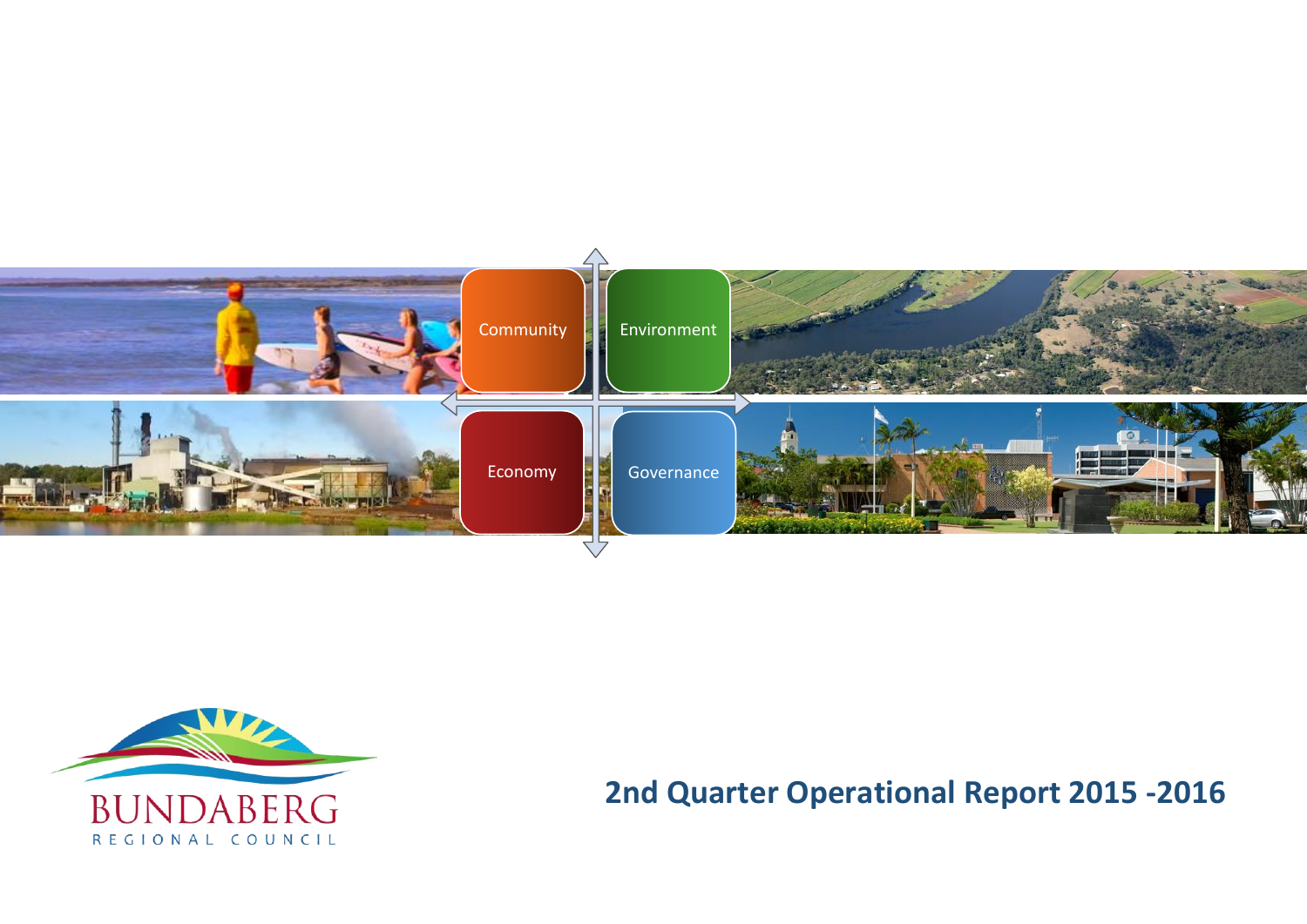### **Introduction**

Bundaberg Regional Council's Performance Reports provide quarterly assessment of progress towards implementing Bundaberg Regional Council's Corporate Plan 2014-2019 and 2015-2016 Operational Plan. It is a legislative requirement under the Local Government Act 2009 and Local Government Regulation 2012. This 1st Quarter Report provides an evaluation of the contribution of Council's services and initiatives to the delivery of 2014-2019 Corporate Plan Outcomes during the 2015-2016 2nd Quarter.



*Corporate Planning Framework* 



This Performance Report is divided into four key areas which reflect our community *Values* as described in *Bundaberg Region 2031.* Key Performance Indicators within this document report and monitor the work of Council, and also provide trend and base-comparison data, which supports management to improve the efficiency and effectiveness of Council's operations.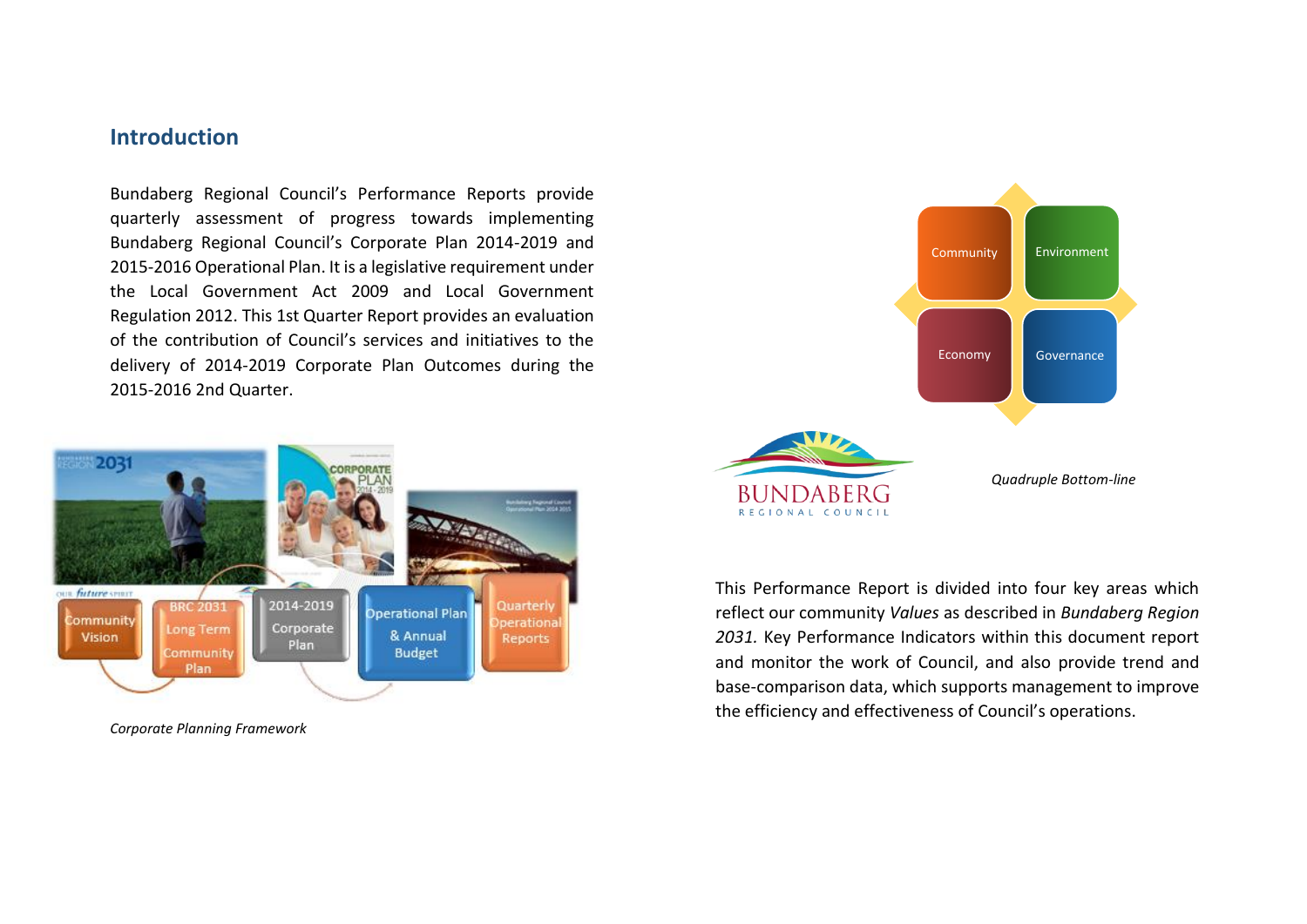

#### *Meaning of Status Codes*

| <b>Indicator</b>   | <b>Status</b>          | Indicator meaning                                                                                                                                |
|--------------------|------------------------|--------------------------------------------------------------------------------------------------------------------------------------------------|
|                    | On track               | Initiative is proceeding to plan with no indication of future impediments.                                                                       |
|                    | Completed              | Initiative has been completed.                                                                                                                   |
|                    | Monitor                | Progress is not as expected but action is being/has been taken and is expected to be back on track within the next quarter or<br>financial year. |
| $\rightsquigarrow$ | <b>Trend</b>           | This data is being collected for observation and analysis.                                                                                       |
|                    | <b>Action required</b> | Progress is significantly behind schedule or is rated 'closely monitor'. Decisive action is required to get back on track.                       |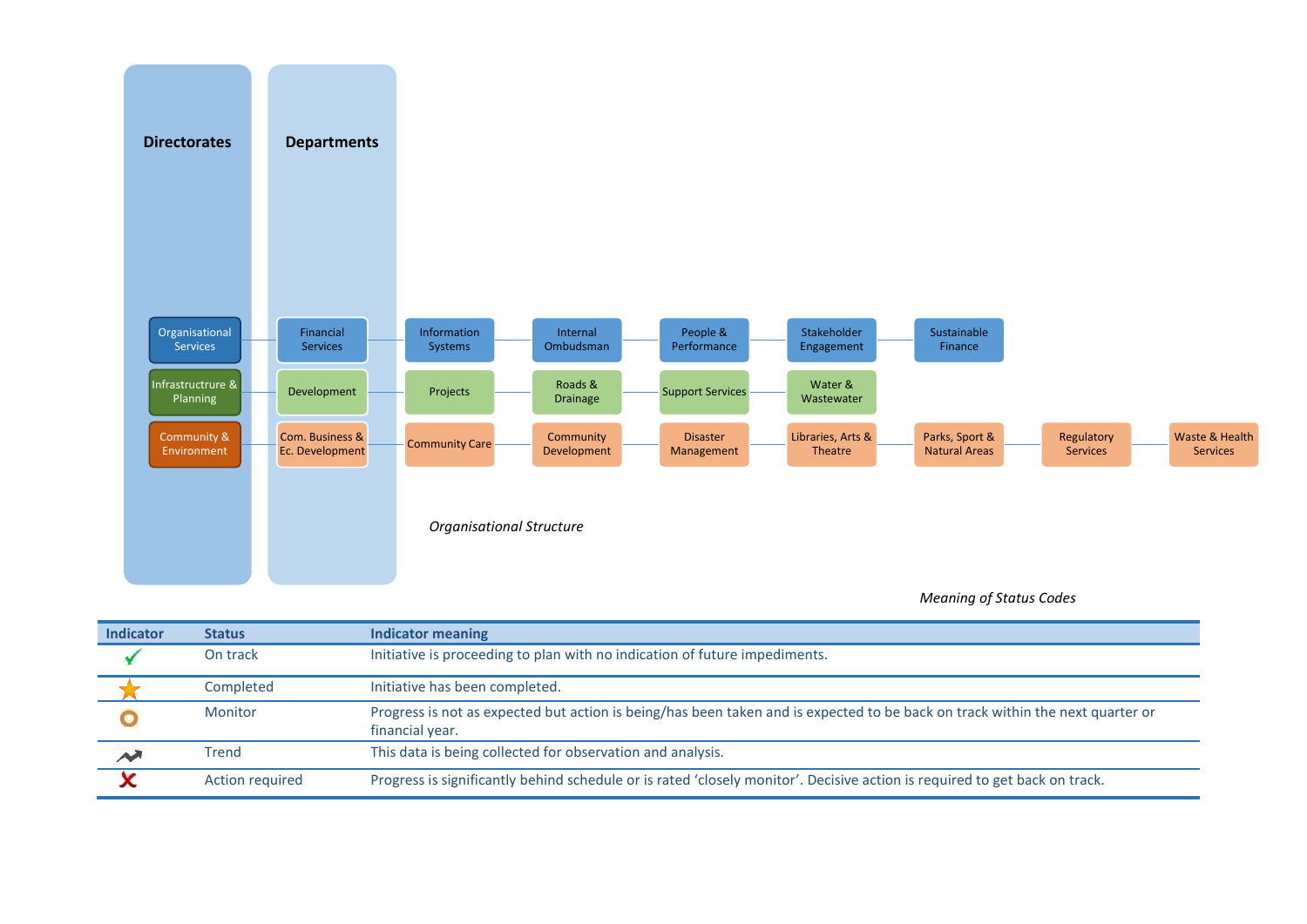| <b>Outcome 1.1 A safe active and healthy community</b>  |                                                                                                                          |                                                                                                                                                                                                                |                                  |                             |               |                                                                                                                                                                                                                                                                                                                                                                                        |  |  |  |  |
|---------------------------------------------------------|--------------------------------------------------------------------------------------------------------------------------|----------------------------------------------------------------------------------------------------------------------------------------------------------------------------------------------------------------|----------------------------------|-----------------------------|---------------|----------------------------------------------------------------------------------------------------------------------------------------------------------------------------------------------------------------------------------------------------------------------------------------------------------------------------------------------------------------------------------------|--|--|--|--|
|                                                         |                                                                                                                          | Strategy 1.1.2 Support preventative public health programs to minimise the exposure of the community to health risks                                                                                           |                                  |                             |               |                                                                                                                                                                                                                                                                                                                                                                                        |  |  |  |  |
| Department Service Area<br>& Theatre                    |                                                                                                                          | <b>Performance Indicators</b><br>Libraries, Arts Theatre: Community Engagement Number of cinema and theatre patrons visiting<br>the Moncrieff Theatre.                                                         | <b>Target</b><br>8000            | <b>Actual</b><br>11000      | <b>Status</b> | Comment<br>There has been a steady increase in the attendance numbers due to new workshop<br>initiatives, more community engagement and fundraising activities.                                                                                                                                                                                                                        |  |  |  |  |
|                                                         | Strategy 1.1.2 Support preventative public health programs to minimise the exposure of the community to health risks     |                                                                                                                                                                                                                |                                  |                             |               |                                                                                                                                                                                                                                                                                                                                                                                        |  |  |  |  |
| <b>Department</b><br>Parks, Sport<br>& Natural<br>Areas | <b>Service Area</b><br>Sport: Physical Activity &<br><b>Preventative Health</b>                                          | <b>Performance Indicators</b><br>Number of physical activity and preventative<br>health initiatives delivered by Council.                                                                                      | <b>Target</b><br>Quarterly<br>25 | Actual<br>40                | <b>Status</b> | Comment<br>Initiatives include the Recreate Newsletter; weekly Enews; Be Active Be Alive Program;<br>ongoing support/liaison with sporting organisations, and promotion of key sporting<br>events such as finals and major sporting events e.g. NRL Trial Match and Australian<br>Speed Boat championships.                                                                            |  |  |  |  |
| Waste &<br>Health<br>Services                           | <b>Environmental Health:</b><br>Environmental Monitoring &<br><b>Community Preparedness</b>                              | Percentage Environmental Monitoring &<br>Community Preparedness programs have been<br>effectively completed. Programs include:<br>Vector and Environmental monitoring and<br>Disaster Management preparations. | Annually<br>100%                 | <b>YTD</b><br>40%           |               | Vector Monitoring of adult mosquito populations has commenced across the region<br>and will continue through until April.                                                                                                                                                                                                                                                              |  |  |  |  |
|                                                         |                                                                                                                          | Strategy 1.1.3 Support a safe living environment for the community through public safety initiatives and measures                                                                                              |                                  |                             |               |                                                                                                                                                                                                                                                                                                                                                                                        |  |  |  |  |
| <b>Department</b><br>Waste &<br>Health<br>Services      | <b>Service Area</b><br>Environmental Health: Licencing<br>Assessment & Approvals: Health<br><b>Licensing Inspections</b> | <b>Performance Indicators</b><br>Percentage of inspections completed against<br>the anticipated number of inspections for the<br>year.                                                                         | <b>Target</b><br>Annually<br>98% | Actual<br><b>YTD</b><br>47% | <b>Status</b> | Comment<br>Inspections of all Personal Appearance Service premises and Environmentally Relevant<br>Activities were completed during this quarter. Eat Safe inspections were down slightly<br>due to changes in staffing; however, most inspections are scheduled for early 2016. The<br>number of licensing assessments and approvals has also been quite significant this<br>quarter. |  |  |  |  |
| Waste &<br>Health<br>Services                           | Waste: Community Education &<br><b>Public Relations</b>                                                                  | Number of community education activities<br>undertaken.                                                                                                                                                        | Annually<br>70                   | <b>YTD</b><br>41            |               | Year to date, 41 Media Articles have been released and 19 Tours of the Material<br>Recovery Facility have been delivered.                                                                                                                                                                                                                                                              |  |  |  |  |
| Water &<br>Wastewater                                   | Wastewater Systems: Reportable<br>Incidents                                                                              | Number of reportable incidents.                                                                                                                                                                                | Quarterly<br>$3$                 | 8                           | x             | There were eight (8) reportable incidents related to release limits. Locations included<br>Thabeban WWTP, Woodgate WWTP, Bargara WWTP, Coral Cove WWTP and East<br>WWTP. Process investigations were undertaken and corrective actions implemented.                                                                                                                                    |  |  |  |  |
| Water &<br>Wastewater                                   | Water Supply Systems: Reportable Number of reportable incidents.<br>Incidents                                            |                                                                                                                                                                                                                | Quarterly<br>$3$                 | 4                           | x             | These are on-going incidents which the Regulator is aware of and monitoring. Locations<br>include Gooburrum WSA - Nitrate. Gregory River, Wallaville and Lake Monduran WSA's<br>- Trihalomethane's (THM's). No new incidents were reported during this period.                                                                                                                         |  |  |  |  |
| Water &<br>Wastewater                                   | <b>Water Supply Systems: Drinking</b><br>water microbiological compliance                                                | Percentage drinking water is compliant.                                                                                                                                                                        | Quarterly<br>98%                 | 100%                        |               | 100% microbiological compliance is the expected performance for this important<br>health criteria.                                                                                                                                                                                                                                                                                     |  |  |  |  |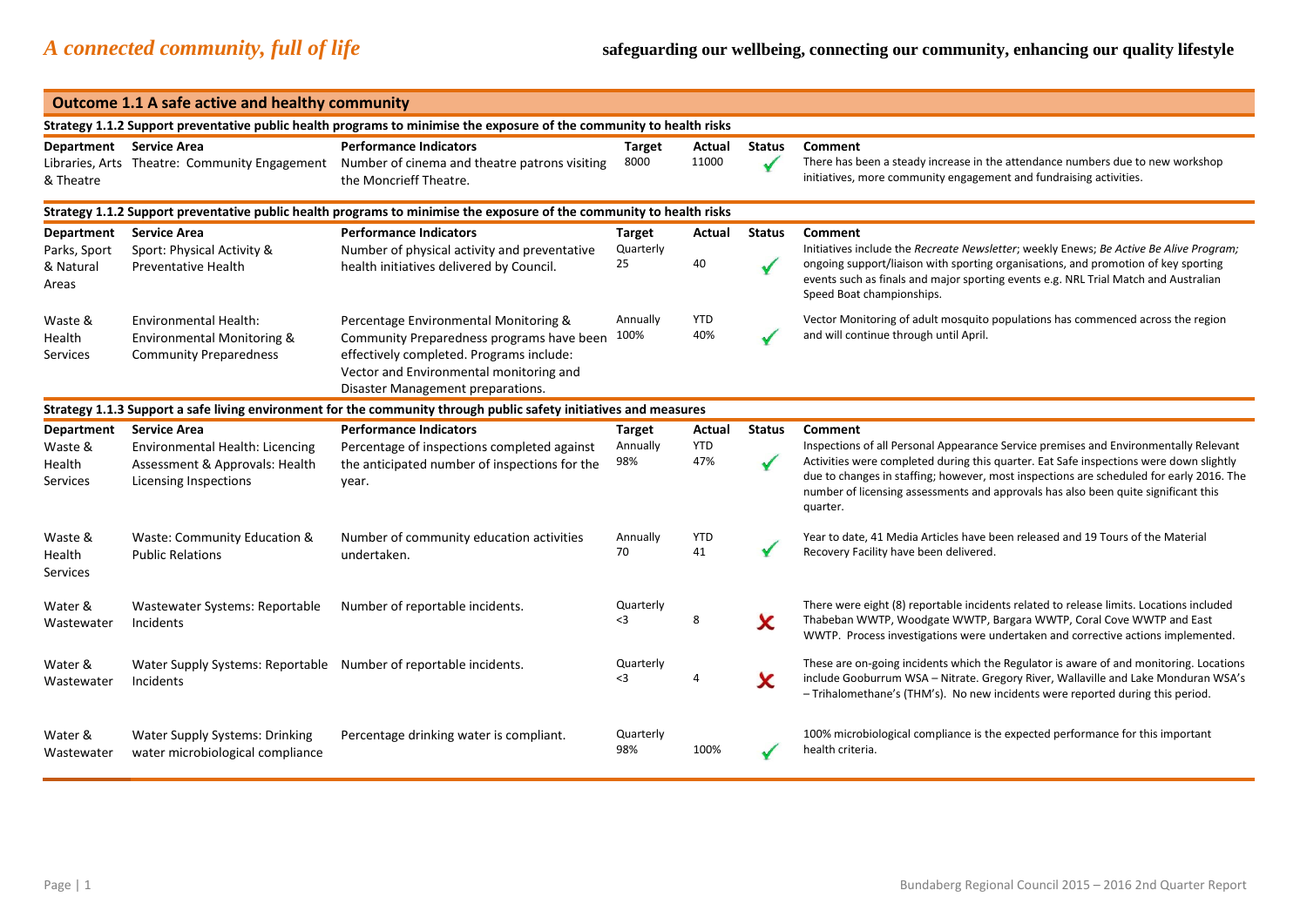#### **Outcome 1.1 A safe active and healthy community Strategy 1.1.4 Build resilience in our communities to manage natural or man-made adversity Department Service Area Performance Indicators Target Actual Status Comment**  YTD Disaster Disaster Preparedness Number of Local Disaster Management Group Annually 3 LDMG meeting have been held: 2/7/15, 2/10/15 and 16/12/15. Additionally, the 3 3 Childers Local Disaster Management Sub-group meeting was held on 8/12/15 and the Management (LDMG) meetings held. Gin Gin Local Disaster Management Sub-Group meeting was held on 10/12/2015. The legislative requirement is to hold 2 Local Disaster Management Group Meetings per year. This requirement has already been met. The BRC target of 3 has similarly been reached. **Strategy 1.1.5 Engage the community and develop key partnerships that support social planning, community programs and information to enable active participation in all aspects of community life and activity Department Service Area Performance Indicators Target Actual Status Comment**  Number of community events held. Annually YTD 5 Community and Strategic Events were supported and/or delivered this quarter: the Community Community Events: Iconic & 30 15 Lighthouse Festival; Staff Christmas function; Carols events held regionall;, Pageant of  $\checkmark$ Development Community Events Lights and New Year's Eve celebrations. YTD Social Development Action Plan Number of Social Actions addressed. There are Annually The following Social Development Action Plan priorities were delivered this quarter: Community 20 *Celebrating our Diversity:* 1. Disability Week Accessibility Checklist distribution and 20 Development a total of 23 Actions to be implemented over a Disability Picnic in Boreham Park; 2. Alfresco Movie Nights x 2; 3. Mental Health Week 3 year period. Priorities include: Safeguarding launch of the Bundaberg Region Mental Well-being Awareness Facebook page; 4. Social our wellbeing; Connecting our community; Inclusion Week Aussie Bush Dance. *Safeguarding our Wellbeing:* (Youth focus) 1. Isis Enhancing our affordable and quality lifestyle District State High School Think before you Ink Program; 2. Kepnock State High School and Celebrating our diversity. Stress Connections Program YTD The Outside School Hours Care, Neighbourhood Centres, and Child and Family Program Community Children & Family Support Percentage programs are demonstrating Annually 98% 50% are meeting all obligations under the Queensland Government funding agreements. Care compliance with standards & meeting funding Programs The Neighbourhood Centres, and Child and Family Programs are transitioning through targets. Programs include: Neighbourhood to the Human Service Standards under the new agreements. Centres; Outside School Hours Care; Resource and Toy Libraries; Community Workshops and Playgroups. YTD Community Home & Community Care Percentage services are demonstrating Annually All legislative obligation are being met under each of the funding areas, both the 98% 45% Commonwealth and State. Some capacity exists in some programs for both under and Care Services (Isis, South Kolan and compliance with standards & meeting funding over 65's. These services being, Centre Based Respite and Social Support Group.Gracie Dixon) targets. Services include: transport; home maintenance; domestic cleaning; in-home respite; social support; centre-based respite; personal care and meals.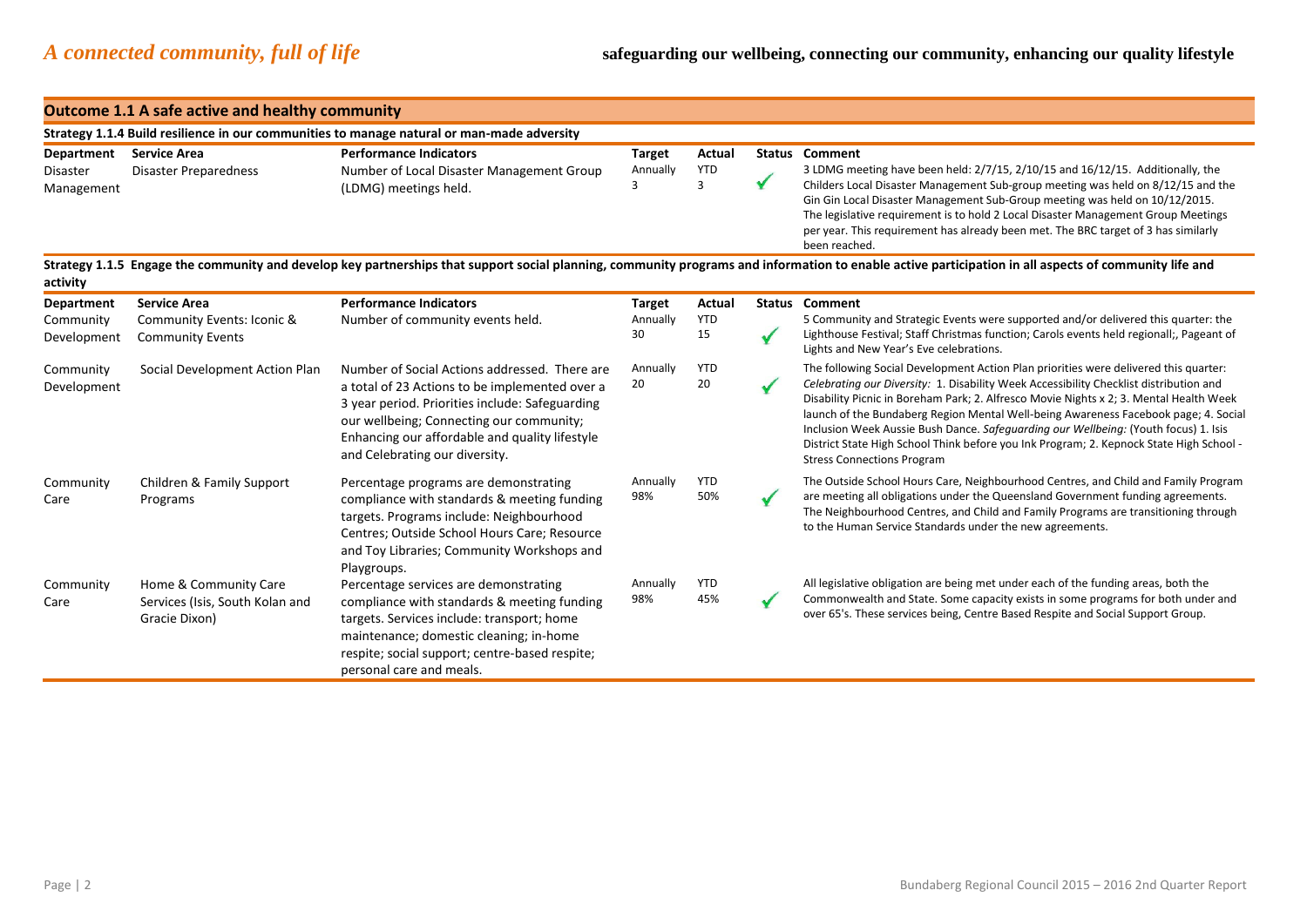#### **Outcome 1.2 Equitable access to adequate services and well maintained facilities Strategy 1.2.1 Plan, provide and maintain or facilitate a range of leisure, physical activity and recreation services and facilities to help meet basic community needs Department Service Area Performance Indicators Target Actual Status Comment**  Community Development Venues & Facilities: Maintenance Percentage of capital and maintenance projects completed. Annually 100% YTD 25% Projects completed include: Grandstand installation at the Recreational Precinct; the purchase of land at Lake Monduran; repairs to the Isis Pool plant room, Norville Pool Kiosk/amenities; Gin Gin Pool plant room fence; Isis Cultural Centre kitchen gutter and flashing; Boolboonda Hall (works); Boolboonda School (works) and Elliott Heads Hall (painting). **Community** Care Senior's Housing (68 units) Percentage services are demonstrating compliance with standards & meeting funding targets. Annually 98% YTD 50% Occupancy rates continue to be 'high' to 'capacity'. All obligations under standards and service agreements are being met. Units have been upgraded as vacancies occur ensuring units are kept to a good standard. Parks, Sport & Natural Areas Parks: Maintenance: Meeting agreed service standards Percentage service levels have been met. Services include: cleaning and inspections of playgrounds, boat ramps, toilet facilitates and BBQs, and mowing and edging of grass. **Quarterly** 85% 75% The service levels for maintenance in the parks for the last quarter was relatively high due to the rains and higher temperatures resulting in increased vegetation growth. Figures reported were lower than actual service levels due to insufficient data. **Strategy 1.2.2 Advocate for such services and facilities with other government and private sector stakeholders Department Service Area Performance Indicator Target Actual Status Comment**  Parks, Sport & Natural Areas Sport: Youth Representatives & Sport Organisations Number of successful grants applications in support of individual sportspeople & sport organisations. **Quarterly** 20 34 There were 33 successful *Young People in Sport* applications and 1 successful application the *Sport Championships Funding Program* this quarter. **Outcome 1.3 A culture of learning Strategy 1.3.1 Plan and advocate for a better quality of life for the community through facilitating learning opportunities for the community Department Service Area Performance Indicators Target Actual Status Comment**  Libraries, Arts Libraries: Community Connectivity: Number of participants in our Digital Literacy & Theatre Digital Literacy programs. **Quarterly** 100 97 Attendance at classes was down during December. This is usual leading up to Christmas. Overall, year-to-date, the last 6 months has seen lower than expected numbers to programs, with the exception of tablet (iPad and Android) classes, and Scratch coding sessions, which are taught by a volunteer tutor during school terms. Sessions will be under review during December and January and a new program will be launched in February 2016. **Strategy 1.3.3 Use our libraries as key resource centres and agents for promoting the value of life-long learning for our community Department Service Area Performance Indicator Target Actual Status Comment**  Libraries, Arts Libraries: Community Services: & Theatre Library Usage Number of patrons using our libraries. Quarterly 75,000 59,774 This is an average taken from the 40 days that the people counter was reinstalled and working at Bundaberg Library this quarter. Childers Library has not been able to track their usage, as they have similarly experienced issues with their people counter.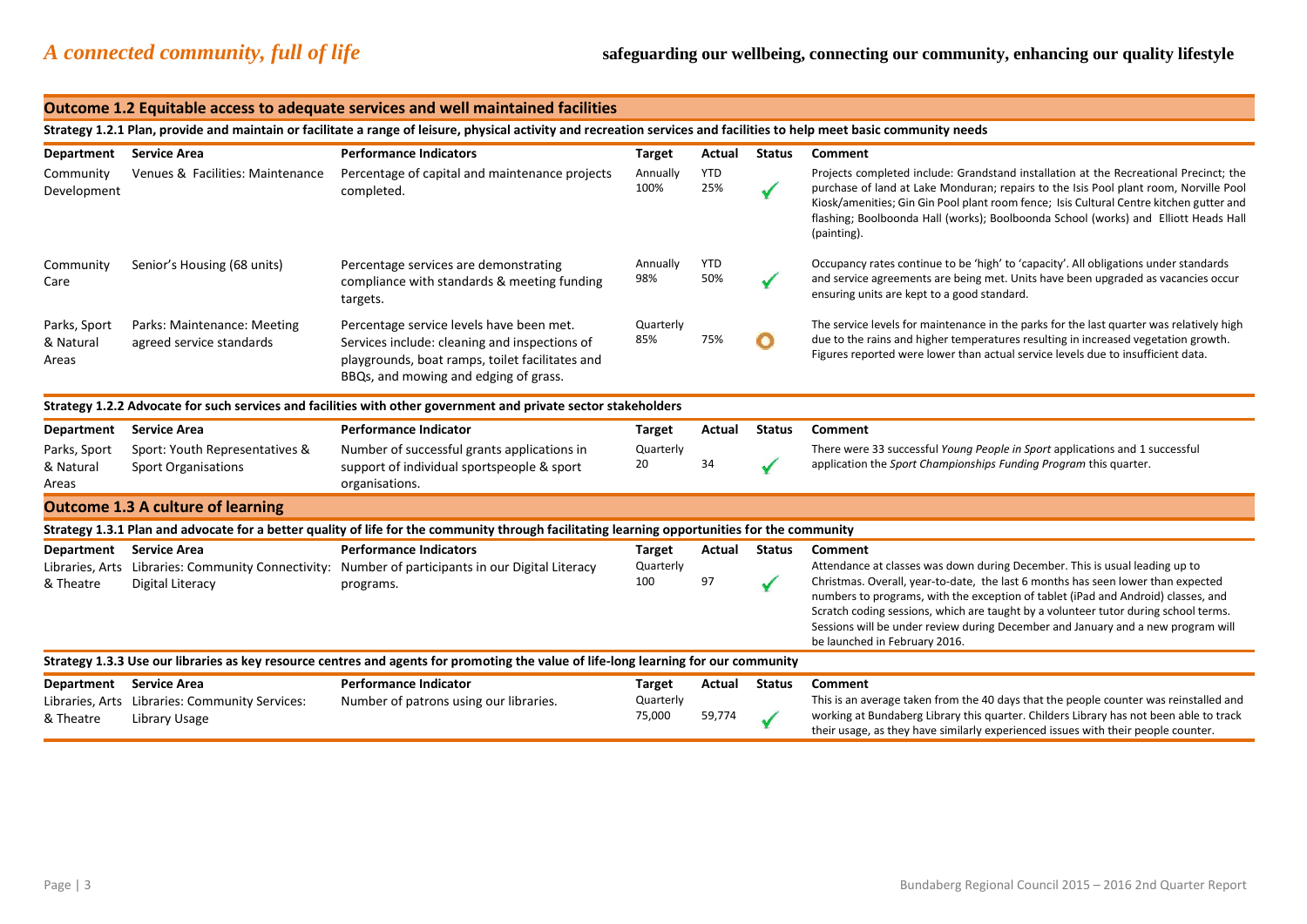|                               | Outcome 1.4 A community that values the arts and culture                                                                       |                                                                                                                                                                                                                                                                                                                                          |                            |                                                                                                                                                                                                                                                |               |                                                                                                                                                                                                                                                                                                                                                                                                                                                                                                                                                                                                                   |  |  |  |
|-------------------------------|--------------------------------------------------------------------------------------------------------------------------------|------------------------------------------------------------------------------------------------------------------------------------------------------------------------------------------------------------------------------------------------------------------------------------------------------------------------------------------|----------------------------|------------------------------------------------------------------------------------------------------------------------------------------------------------------------------------------------------------------------------------------------|---------------|-------------------------------------------------------------------------------------------------------------------------------------------------------------------------------------------------------------------------------------------------------------------------------------------------------------------------------------------------------------------------------------------------------------------------------------------------------------------------------------------------------------------------------------------------------------------------------------------------------------------|--|--|--|
|                               | Strategy 1.4.1 Support and extend opportunities for community engagement and connectedness through partnerships and networking |                                                                                                                                                                                                                                                                                                                                          |                            |                                                                                                                                                                                                                                                |               |                                                                                                                                                                                                                                                                                                                                                                                                                                                                                                                                                                                                                   |  |  |  |
| Department<br>Libraries, Arts | <b>Service Area</b><br>Arts & Culture: Community                                                                               | <b>Performance Indicator</b><br>Number of participants in our Arts & Culture                                                                                                                                                                                                                                                             | <b>Target</b><br>Quarterly | Actual                                                                                                                                                                                                                                         | <b>Status</b> | Comment<br>Public programs and community arts programs were well received by the                                                                                                                                                                                                                                                                                                                                                                                                                                                                                                                                  |  |  |  |
| & Theatre                     | Participation                                                                                                                  | programs. Programs include: Visual Arts<br>education & workshops; professional<br>development workshops for artists & educators;<br>Artists in Residence program; school holiday<br>programs & community group programs.                                                                                                                 | 300                        | 1,467                                                                                                                                                                                                                                          |               | community this quarter. Activities included: monthly guided tours of activities;<br>educational activities, self-guided visits by community groups and schools; a bus<br>trip, and program launches. Activities that drew the biggest crowds included<br>Social Inclusion Week, the Restamped Market and the Emerge exhibition<br>opening night.                                                                                                                                                                                                                                                                  |  |  |  |
|                               |                                                                                                                                |                                                                                                                                                                                                                                                                                                                                          |                            |                                                                                                                                                                                                                                                |               | Strategy 1.4.2 Work with key stakeholders towards improving knowledge and understanding of the arts and culture and create opportunities for greater involvement with and exposure to them                                                                                                                                                                                                                                                                                                                                                                                                                        |  |  |  |
| Department<br>Libraries, Arts | <b>Service Area</b><br>Arts & Culture: Community                                                                               | <b>Performance Indicator</b><br>Number of visitors to BRAG & ChARTs.                                                                                                                                                                                                                                                                     | <b>Target</b><br>Quarterly | Actual                                                                                                                                                                                                                                         | <b>Status</b> | Comment<br>Visitor numbers were 17% higher for the same quarter last year. Exhibitions such                                                                                                                                                                                                                                                                                                                                                                                                                                                                                                                       |  |  |  |
| & Theatre                     | Engagement: Visitation to our<br>region's Art Galleries                                                                        | 8,136<br>7,000                                                                                                                                                                                                                                                                                                                           |                            | as Shaun Tan's The Lost Thing; Emerge, and the National Photographic Portrait<br>Prize; as well as, the very popular events such as Restamped, and the Launch of<br>the Turtle Series have all contributed to the increase in visitor numbers. |               |                                                                                                                                                                                                                                                                                                                                                                                                                                                                                                                                                                                                                   |  |  |  |
| Libraries, Arts<br>& Theatre  | Arts & Culture: Stakeholder<br>Partnerships                                                                                    | Number of strategic partnerships developed or<br>purposefully maintained (with the aim of<br>generating greater community involvement &<br>meaningful participation).                                                                                                                                                                    | Quarterly<br>12            | 22                                                                                                                                                                                                                                             |               | Ongoing funding and community partnerships include: Bundaberg Radiology;<br>Bundaberg Broadcasters; Creative Regions; Childers Arts Council; Paragon<br>Theatre; Gidarjil Aboriginal Development Corporation; Spinal injuries group;<br>Friends of Childers Festival; Bundaberg Art Society; Bridges; Oakwood School;<br>Council Parks and Natural Areas staff; Burnett Youth Learning Centre; Wide Bay<br>Volunteers, and RADF.                                                                                                                                                                                  |  |  |  |
| Libraries, Arts<br>& Theatre  | Theatre: Community<br>Engagement                                                                                               | Number of diverse cultural groups involved with<br>the Moncrieff Theatre community programs and<br>theatre operations. Community groups include,<br>University of the 3rd Age (U3A), National<br>Aboriginal and Islander Day Observance<br>Committee (NAIDOC), seniors, disabled and<br>disadvantaged members of our local<br>community. | Quarterly<br>25            | 30                                                                                                                                                                                                                                             |               | Partnerships with local community groups have increased. Fundraising and<br>community engagement opportunities have been provided to the Rotary Club;<br>Lions Club x 2; Zonta; Wide Bay Volunteers; Pay it Forward; Bridges Health;<br>Scripture Union; Caledonian Pipe Band; Salvation Army; St Vincent de Paul; U3A;<br>Seniors Week; PHN Wide Bay; Epic Employment; Community Radio; local artist<br>exhibitions x 3, and opportunities for local performers to perform x 10.<br>Additionally, the Moncrieff offered employment to an Indian immigrant and has<br>also continued to employ a disabled worker. |  |  |  |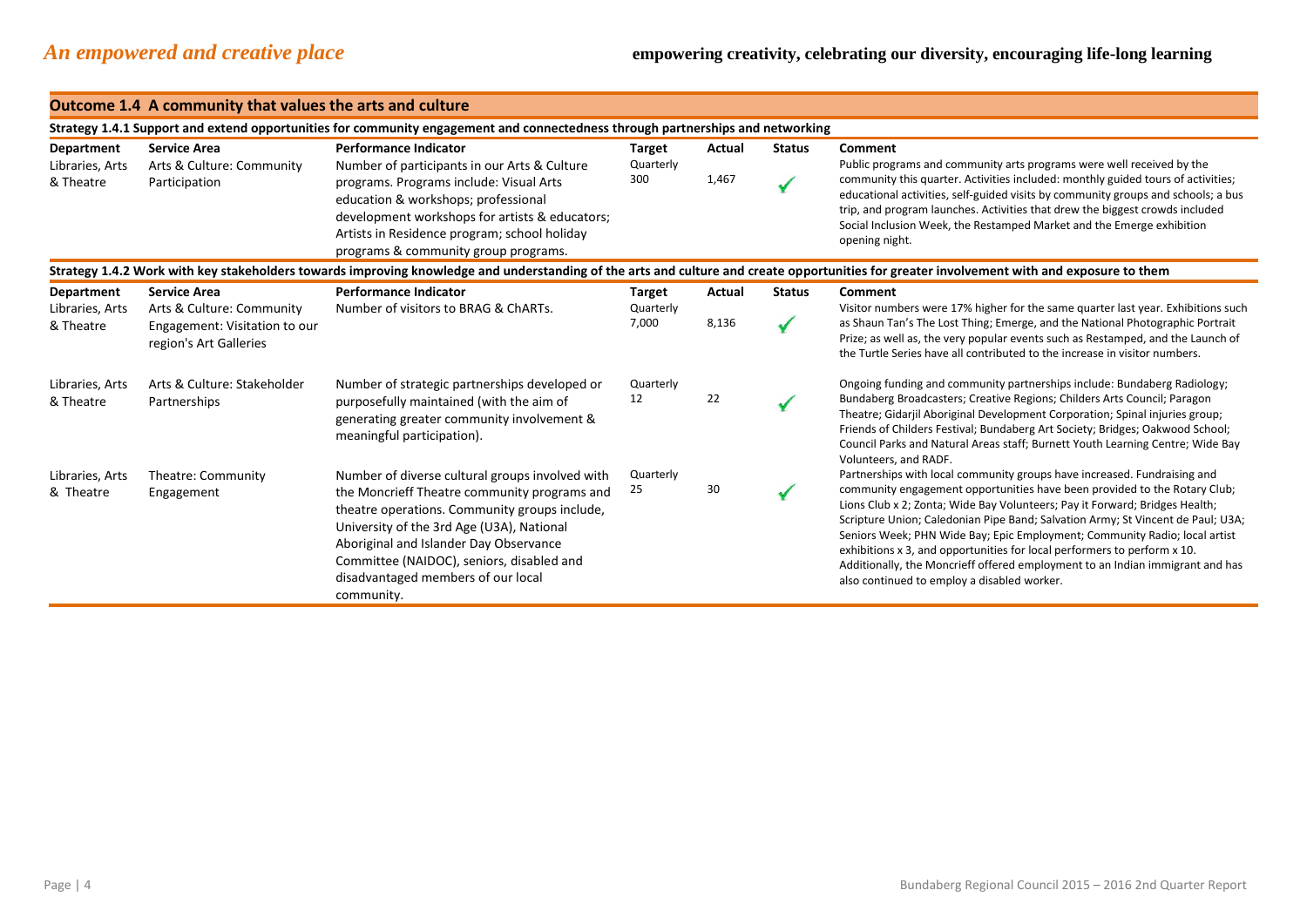|                               | <b>Outcome 1.5 An affordable, quality lifestyle</b>                            |                                                                                                                                                                                                                                                                                              |                            |        |               |                                                                                                                                                                                                                                                                                                                                                                                                                                                                                                       |  |  |
|-------------------------------|--------------------------------------------------------------------------------|----------------------------------------------------------------------------------------------------------------------------------------------------------------------------------------------------------------------------------------------------------------------------------------------|----------------------------|--------|---------------|-------------------------------------------------------------------------------------------------------------------------------------------------------------------------------------------------------------------------------------------------------------------------------------------------------------------------------------------------------------------------------------------------------------------------------------------------------------------------------------------------------|--|--|
|                               |                                                                                | Strategy 1.5.1 Advocate for and a better quality of life for the community through relevant, affordable services, programs and facilities                                                                                                                                                    |                            |        |               |                                                                                                                                                                                                                                                                                                                                                                                                                                                                                                       |  |  |
| Department<br>Libraries, Arts | <b>Service Area</b><br>Libraries: Community Services:                          | <b>Performance Indicator</b><br>Number of participants in our community                                                                                                                                                                                                                      | <b>Target</b><br>Quarterly | Actual | <b>Status</b> | <b>Comment</b><br>This figure includes attendees and participants in events and public programs at                                                                                                                                                                                                                                                                                                                                                                                                    |  |  |
| & Theatre                     | <b>Community Engagement</b>                                                    | programs. Programs include: weekly Babytime,<br>Toddler Time and Story Time programs; author<br>events; guest speakers; library tours; media<br>events and youth programs.                                                                                                                   | 2,000                      | 1911   |               | our branches e.g. Author Talks; children's programs; holiday activities; outreach<br>to Hinkler shopping centre, and First Five activities such as AquaBubs.                                                                                                                                                                                                                                                                                                                                          |  |  |
|                               |                                                                                | Outcome 1.6 Our culture, identity and heritage being valued, documented and preserved                                                                                                                                                                                                        |                            |        |               |                                                                                                                                                                                                                                                                                                                                                                                                                                                                                                       |  |  |
|                               |                                                                                | Strategy 1.6.1 Promote cultural development through understanding, recognising, recording and preserving the region's heritage, diversity, arts and culture                                                                                                                                  |                            |        |               |                                                                                                                                                                                                                                                                                                                                                                                                                                                                                                       |  |  |
| Department                    | <b>Service Area</b>                                                            | <b>Performance Indicator</b>                                                                                                                                                                                                                                                                 | Target                     | Actual | <b>Status</b> | <b>Comment</b>                                                                                                                                                                                                                                                                                                                                                                                                                                                                                        |  |  |
| Libraries, Arts<br>& Theatre  | Arts & Culture: Culture &<br>Identity                                          | Number of Culture & Identity projects/programs<br>delivered. A Culture & Identity project/program<br>develops and promotes our local regional<br>identity. It may include representations about<br>our regional identity from individual,<br>community, national and/or global perspectives. | Quarterly                  |        |               | Culture and identity projects included Wide Bay High Desert II (the international<br>art exchange with the Unsettled Gallery in Las Crusces New Mexico - 6 artists<br>from the Wide Bay region participated); the Botanicals exhibition at CHARTS by a<br>Childers glass artist, whose work was inspired by the landscape of the Isis region;<br>Emerge - the annual showcase exhibition of Bundaberg regional high school<br>students, and an exhibition by Bundaberg artist Marlies Oakley at BRAG. |  |  |
| Libraries, Arts<br>& Theatre  | Libraries: Local History:<br>Recording and preserving our<br>region's heritage | Number of images, recordings and items<br>documented, catalogued or posted to our<br>website (i.e. in Picture Bundaberg, Bundaberg<br>Stories or History Bytes).                                                                                                                             | Quarterly<br>200           | 919    |               | This figure represents the number of images digitised, catalogued and posted to<br>our websites. This quarter's figure was high due to our work on our <i>Historypin</i><br>First World War project, our Historyfeast night, and the images donated by<br>Trevor Potter of the RAAF 8 SFTS during 1942-5.                                                                                                                                                                                             |  |  |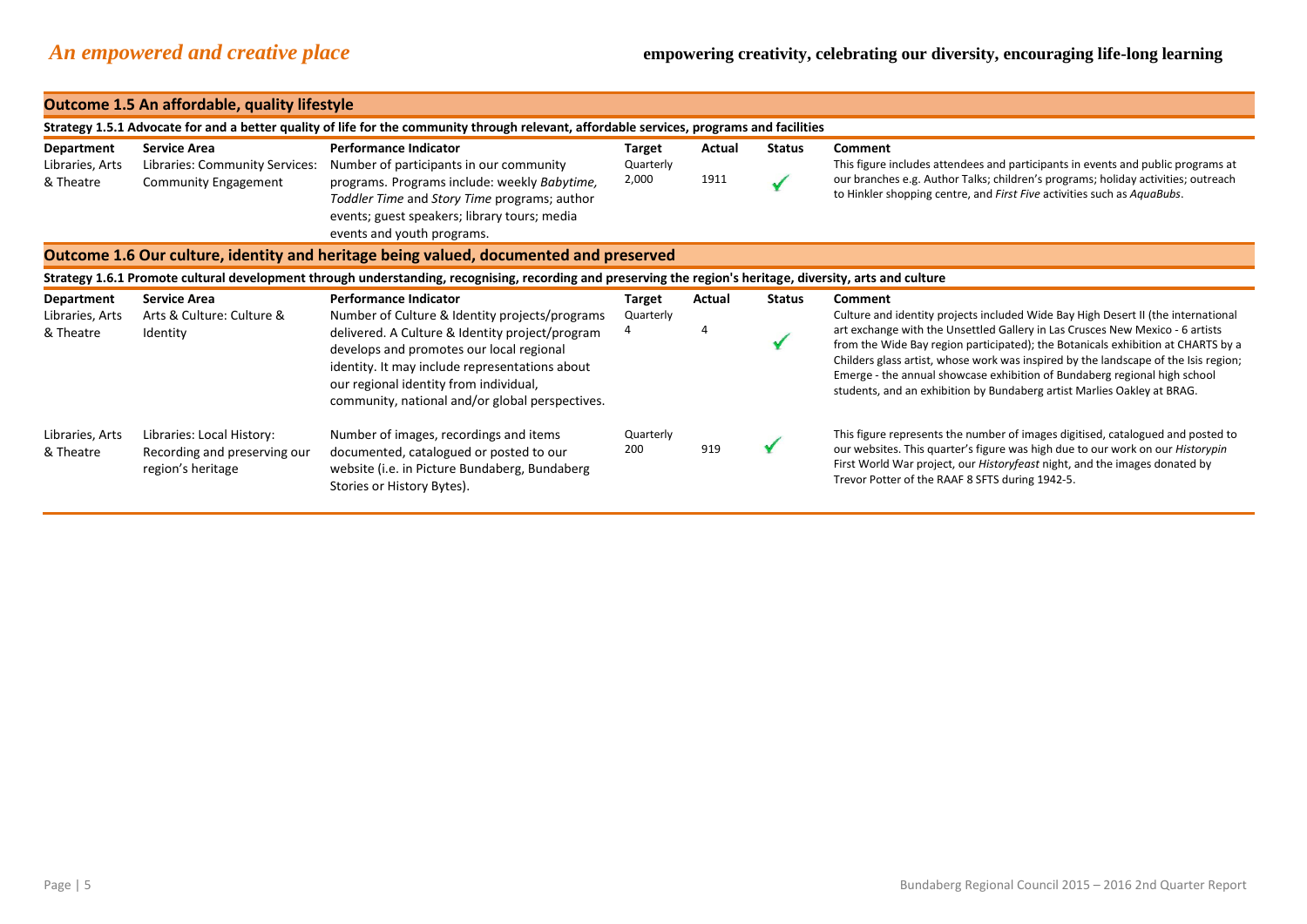| <b>Outcome 2.1 A natural environment that is valued and sustainable</b>                                                                                                 |                                                                                                                                                                                                                                                                                                                                                   |                                                                                                                                                                                                                |                                                |                             |               |                                                                                                                                                                                                                                                                                                                                                                                                                                                                                                                                      |  |  |
|-------------------------------------------------------------------------------------------------------------------------------------------------------------------------|---------------------------------------------------------------------------------------------------------------------------------------------------------------------------------------------------------------------------------------------------------------------------------------------------------------------------------------------------|----------------------------------------------------------------------------------------------------------------------------------------------------------------------------------------------------------------|------------------------------------------------|-----------------------------|---------------|--------------------------------------------------------------------------------------------------------------------------------------------------------------------------------------------------------------------------------------------------------------------------------------------------------------------------------------------------------------------------------------------------------------------------------------------------------------------------------------------------------------------------------------|--|--|
| Strategy 2.1.1 Provide a range of community awareness activities and programs that enable the community to support the preservation of the region's natural environment |                                                                                                                                                                                                                                                                                                                                                   |                                                                                                                                                                                                                |                                                |                             |               |                                                                                                                                                                                                                                                                                                                                                                                                                                                                                                                                      |  |  |
| <b>Department</b><br>Parks, Sports &                                                                                                                                    | <b>Service Area</b><br>Natural Resource Management:                                                                                                                                                                                                                                                                                               | <b>Performance Indicator</b><br>Number of public awareness and education                                                                                                                                       | <b>Target</b><br>Quarterly                     | Actual                      | <b>Status</b> | Comment<br>9 public awareness and education programs were conducted by BRC in the 2 <sup>nd</sup>                                                                                                                                                                                                                                                                                                                                                                                                                                    |  |  |
| <b>Natural Areas</b>                                                                                                                                                    | <b>Public Awareness &amp; Education</b>                                                                                                                                                                                                                                                                                                           | programs and activities. Programs include:<br>field days, community events, brochures,<br>workshops & signage.                                                                                                 | 8                                              | 9                           |               | quarter: (1) Riverview Reserve - interpretive sign; (2) Frogs of Bundaberg - poster &<br>Youtube clip; (3) Schools FLEC photo competition winners - Facebook post; (4)<br>BMRG Forestry Field Day at Gin Gin - Lantana control demonstration; (5) Bargara<br>Basin - educational signage; (6) Dr Mays Island closure - media release; (7)<br>Sugarland Shopping Centre – pest plant display and enquiry booth; (8) Pandanus<br>Dieback - media release; (9) Shalom Markets - pest plant inspection and<br>information dissemination. |  |  |
| <b>Department</b>                                                                                                                                                       | <b>Service Area</b>                                                                                                                                                                                                                                                                                                                               | Strategy 2.1.3 Within resources and in partnerships with key stakeholders, effectively and efficiently manage, rehabilitate and preserve the environment amenity of our region<br><b>Performance Indicator</b> | <b>Target</b>                                  | Actual                      | <b>Status</b> | Comment                                                                                                                                                                                                                                                                                                                                                                                                                                                                                                                              |  |  |
| Parks, Sport &                                                                                                                                                          | Natural Resource Management:                                                                                                                                                                                                                                                                                                                      | Percentage of actions undertaken. Key                                                                                                                                                                          | Annually                                       |                             |               | It has been decided to report on this KPI in the $4th$ quarter (rather than year-to                                                                                                                                                                                                                                                                                                                                                                                                                                                  |  |  |
| <b>Natural Areas</b>                                                                                                                                                    | Natural Areas Operational Plans<br>(Natural Resource Management has<br>10 Operational Plans for the<br>following Natural Areas: Avondale<br>Reserve, Baldwin Swamp, Barolin<br>Nature Reserve, Helms Remnant,<br>Hummock, Meadowvale Nature Park,<br>Riverview, Russo Park, Sharon Nature<br>Park and Vera Scarth-Johnson<br>Wildflower Reserve). | priorities include: Weed control, track<br>maintenance, regeneration projects and<br>Natural Areas improvement.                                                                                                | 75%                                            | n/a                         |               | date) as this provide more accurate assessment of how Natural Resource<br>Management objectives are being achieved.                                                                                                                                                                                                                                                                                                                                                                                                                  |  |  |
|                                                                                                                                                                         |                                                                                                                                                                                                                                                                                                                                                   | Strategy 2.1.4 Develop and implement plans underpinned by the principles of sustainable development                                                                                                            |                                                |                             |               |                                                                                                                                                                                                                                                                                                                                                                                                                                                                                                                                      |  |  |
| <b>Department</b><br>Development                                                                                                                                        | <b>Service Area</b><br><b>Policy Development</b><br>Implementation                                                                                                                                                                                                                                                                                | <b>Performance Indicator</b><br>Bundaberg CBD Master Plan: Percentage the<br>CBD Master Plan has been finalised for<br>adoption.                                                                               | <b>Target</b><br>Annual<br>(Goal Post)<br>100% | Actual<br><b>YTD</b><br>25% | <b>Status</b> | Comment<br>Tasks completed this quarter included: finalisation of the project plan; information<br>collection and review of background data; identification of information gaps, and<br>preliminary SWOT analysis.                                                                                                                                                                                                                                                                                                                   |  |  |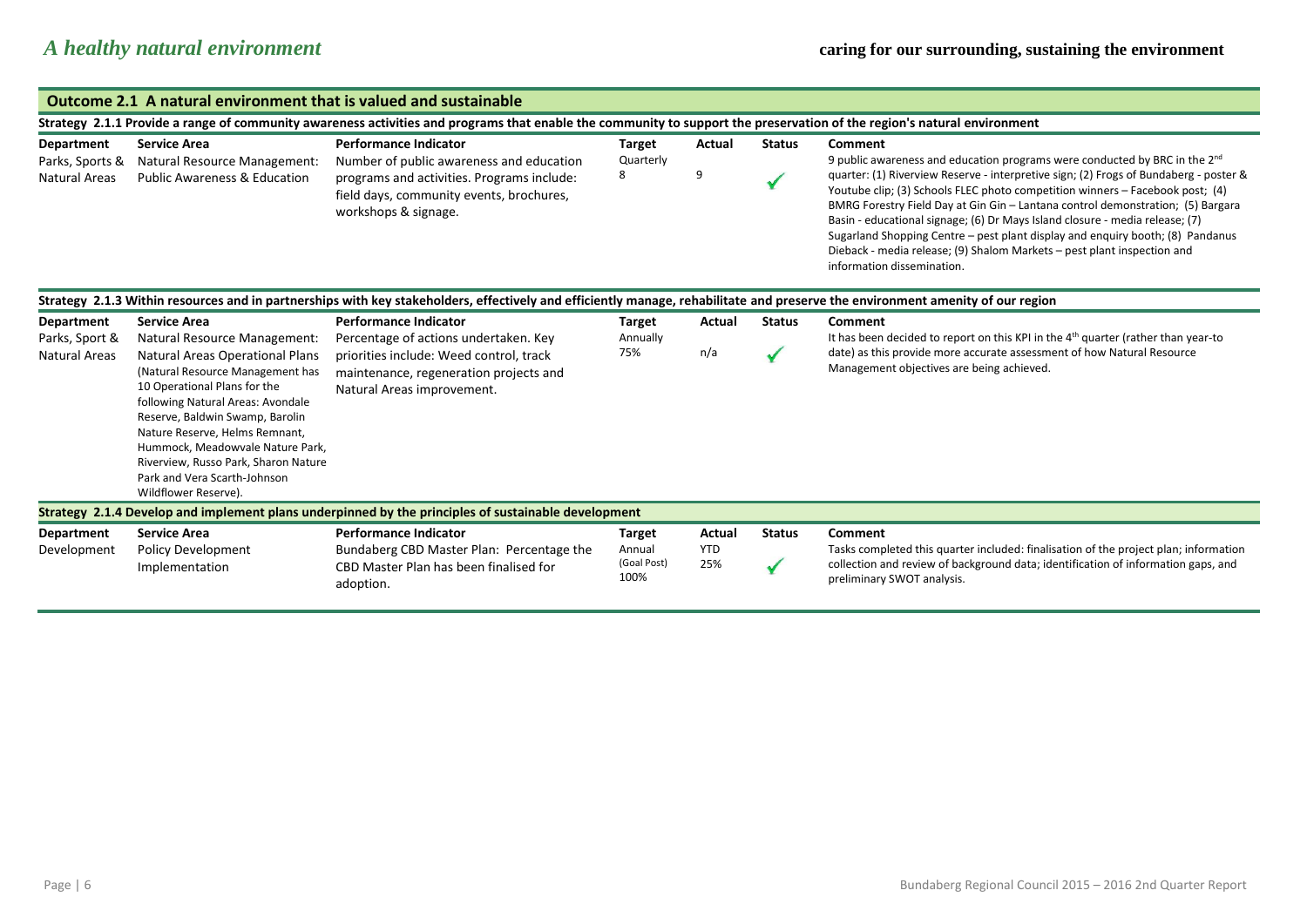|                                                      | Outcome 2.2 A quality, aesthetically pleasing built environment that meets basic community needs |                                                                                                                                            |                               |               |               |                                                                                                                                                                                                                                                                                                                                                                                                                                                                                                                                  |  |  |
|------------------------------------------------------|--------------------------------------------------------------------------------------------------|--------------------------------------------------------------------------------------------------------------------------------------------|-------------------------------|---------------|---------------|----------------------------------------------------------------------------------------------------------------------------------------------------------------------------------------------------------------------------------------------------------------------------------------------------------------------------------------------------------------------------------------------------------------------------------------------------------------------------------------------------------------------------------|--|--|
|                                                      |                                                                                                  | Strategy 2.2.2 Enable, support and manage our built environment so that it embraces the identity and liveability of individual communities |                               |               |               |                                                                                                                                                                                                                                                                                                                                                                                                                                                                                                                                  |  |  |
| Department<br>Parks, Sport &<br><b>Natural Areas</b> | <b>Service Area</b><br>Infrastructure Provision:<br>Requirements & Provision                     | <b>Performance Indicator</b><br>Number of public open space areas upgraded<br>with new infrastructure.                                     | <b>Target</b><br>Annual<br>10 | Actual<br>YTD | <b>Status</b> | Comment<br>A further 4 capital projects completed this quarter have provided new assets and<br>improved park and streetscape areas - the completion of new toilet amenities at<br>Bucca Recreation and Rowing Reserve; new toilet amenities at Queens Park<br>Bundaberg; a new shelter picnic table and seating at Herb Muller Lookout Innes<br>Park, and shelters and picnic tables at Alexandra Park West. 5 projects are in<br>planning and procurement phases and are on track to be completed during the<br>financial year. |  |  |
| Parks, Sport &<br><b>Natural Areas</b>               | Asset Maintenance & Renewal:<br>Requirements & Provision                                         | Number of identified priority capital projects<br>completed to maintain and renew existing<br>infrastructure.                              | Annually<br>10                | <b>YTD</b>    |               | There have been 3 additional projects undertaken in parks and streetscape areas<br>this quarter, that have maintained and renewed infrastructure - the old toilet<br>amenities in Woongarra Street CBD Car Park was replaced and a new storage shed<br>added; barbeque and seepage trenches were replaced at Elliott Heads Foreshore<br>Park, and all barbeque seepage trenches at Riverview were renewed. A further 4<br>renewal projects are on track to be completed by the end of the financial year                         |  |  |

#### **Outcome 2.3 The provision of infrastructure fit for purpose that meets the region's current and future needs**

| Strategy 2.3.1 Ensure a coordinated and integrated approach to regional infrastructure, implementation and maintenance |                                                                           |                                                                                        |                    |                   |               |                                                                                                                                                                                                                                            |  |
|------------------------------------------------------------------------------------------------------------------------|---------------------------------------------------------------------------|----------------------------------------------------------------------------------------|--------------------|-------------------|---------------|--------------------------------------------------------------------------------------------------------------------------------------------------------------------------------------------------------------------------------------------|--|
| <b>Department</b>                                                                                                      | <b>Service Area</b>                                                       | <b>Performance Indicator</b>                                                           | <b>Target</b>      | Actual            | <b>Status</b> | <b>Comment</b>                                                                                                                                                                                                                             |  |
| Development                                                                                                            | Development Assessment: 10<br>days or less                                | Percentage of total development applications<br>issued with a decision within 10 days. | Quarterly<br>30%   | 29.5%             |               | 18 applications had a decision stage of 10 days or less.                                                                                                                                                                                   |  |
| Development                                                                                                            | Development Assessment: 40<br>days or less                                | Percentage of total development applications<br>issued with a decision within 40 days. | Quarterly<br>85%   | 77%               |               | 47 applications had a decision stage of 40 days or less.                                                                                                                                                                                   |  |
| Development                                                                                                            | Development Assessment:<br><b>Negotiated Requests</b>                     | Percentage of development approvals that<br>have a negotiated request.                 | Quarterly<br>< 10% | 8%                |               | There were 5 negotiated decision notices issued for the quarter.                                                                                                                                                                           |  |
| Development                                                                                                            | Policy Development and<br>Implementation                                  | Local Government Infrastructure Plan adopted<br>for the Bundaberg region.              | Annual<br>80%      | <b>YTD</b><br>25% |               | Tasks completed this quarter were the completion of the data collection and the<br>commencement of the population and demand models. The models are<br>approximately 60% complete.                                                         |  |
| Roads &<br>Drainage                                                                                                    | Construction: Management &<br>delivery of Annual Capital<br>Works Program | Percentage of works completed.                                                         | Annual<br>95%      | <b>YTD</b><br>37% |               | The percentage of works completed is low this quarter due to the timing of claims<br>processing and larger contract works just being awarded and yet to commence.<br>Day labour capital works were 61% complete at the end of the quarter. |  |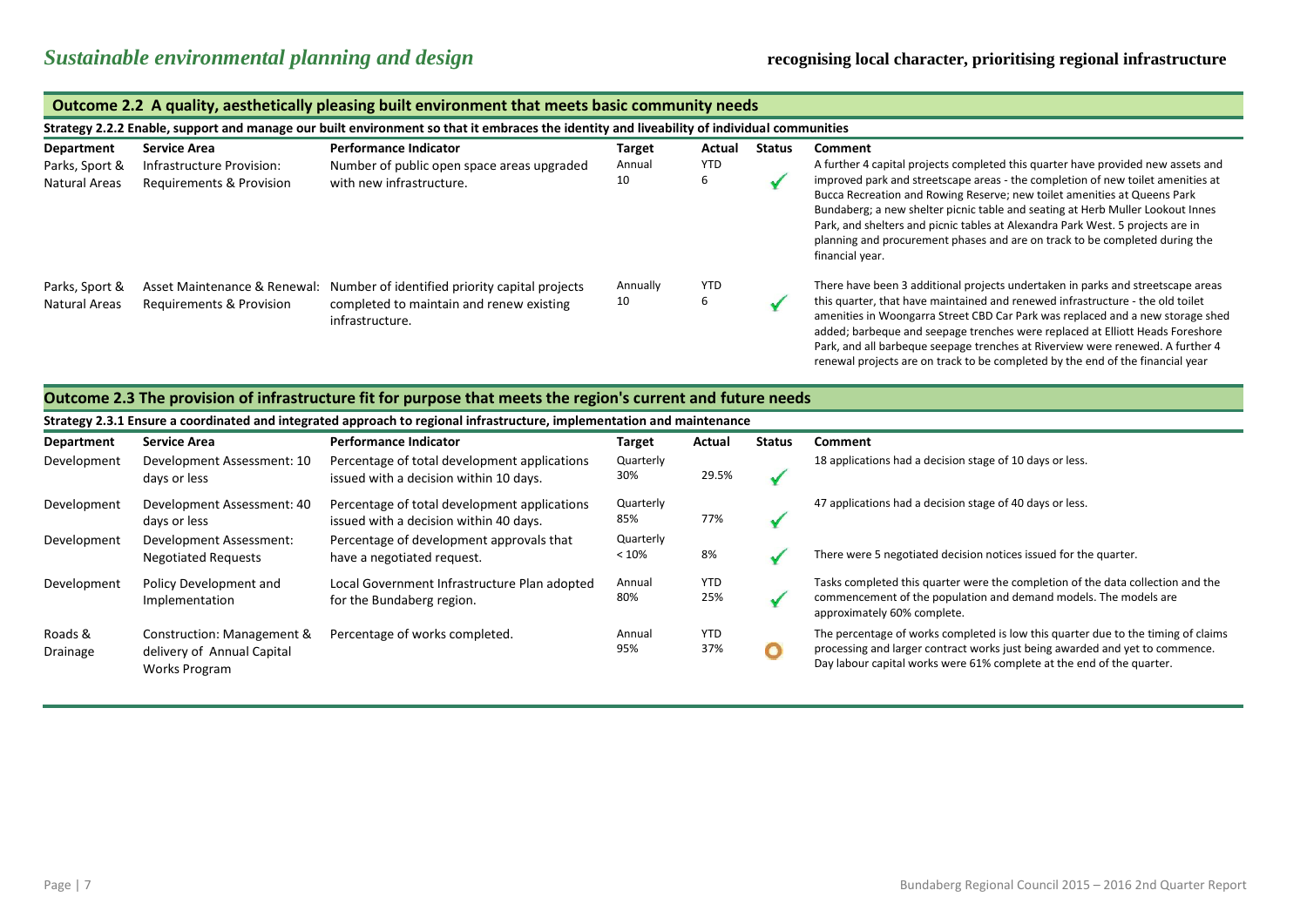|                     | Outcome 2.3 The provision of infrastructure fit for purpose that meets the region's current and future needs           |                                                                                                                                                                                                                                                        |                      |        |                        |                                                                                                                                                                                                                                                                                                                                                                                                                                                              |  |  |  |
|---------------------|------------------------------------------------------------------------------------------------------------------------|--------------------------------------------------------------------------------------------------------------------------------------------------------------------------------------------------------------------------------------------------------|----------------------|--------|------------------------|--------------------------------------------------------------------------------------------------------------------------------------------------------------------------------------------------------------------------------------------------------------------------------------------------------------------------------------------------------------------------------------------------------------------------------------------------------------|--|--|--|
|                     | Strategy 2.3.1 Ensure a coordinated and integrated approach to regional infrastructure, implementation and maintenance |                                                                                                                                                                                                                                                        |                      |        |                        |                                                                                                                                                                                                                                                                                                                                                                                                                                                              |  |  |  |
| <b>Department</b>   | <b>Service Area</b>                                                                                                    | <b>Performance Indicator</b>                                                                                                                                                                                                                           | Target               | Actual | <b>Status</b>          | Comment                                                                                                                                                                                                                                                                                                                                                                                                                                                      |  |  |  |
| Roads &<br>Drainage | Maintenance: Outstanding<br>Defects                                                                                    | Percentage increase or decrease of outstanding<br>defects<br>(i.e. maintenance work to be completed).                                                                                                                                                  | Quarterly<br>$-2.5%$ | $+5%$  | ×                      | 2,019 defects were reported during the second quarter, with a total of 1,491<br>defects completed. The total of outstanding defects increased from 10,485 to<br>11,013, which is an increase of 5% over the 3 month period. Defects are prioritised<br>as high (hazard), medium and low risk. All high risk defects (hazards) are attended<br>to as soon as possible, with the remainder being undertaken as planned area-based<br>maintenance operations.   |  |  |  |
| Support<br>Services | Asset Maintenance: Advice,<br>Planning & Design                                                                        | Percentage of internal client survey results<br>satisfactory or above.                                                                                                                                                                                 | Quarterly<br>75%     | 90%    |                        | 3 out of 5 surveys were returned in time for reporting this quarter.                                                                                                                                                                                                                                                                                                                                                                                         |  |  |  |
| Support<br>Services | <b>Asset Maintenance:</b><br>Maintenance (AMS) Delivery:<br><b>Planned Maintenance</b>                                 | Percentage of Priority 1 & 2 work tickets raised<br>against the total number tickets. Notes: Priority 1<br>& 2 work is primarily reactive maintenance. A high<br>level will indicate a high focus on reactive rather than<br>preventative maintenance. | Quarterly<br>Trend   | 56.3%  | $\boldsymbol{\lambda}$ | The number of jobs raised was 808. The number of Priority 1 & 2 jobs raised was<br>455 – equating to 56%; trending upward from 38% last quarter. Improved<br>communication with clients has resulted in an increased number of Customer Work<br>Requests (CWR) classified as Priority 1 & 2. The expectation is this will trend down<br>next quarter as CWR forms have been modified to better inform clients regarding<br>the correct priority allocations. |  |  |  |
| Support<br>Services | <b>Asset Maintenance:</b><br>Maintenance Delivery:<br><b>Requested Maintenance</b>                                     | Number of Priority 1 & 2 work tickets raised<br>against the number of works completed.                                                                                                                                                                 | Quarterly<br>95%     | 84.3%  | O                      | The number of Priority 1 & 2 jobs raised was 455. The number of Priority 1 & 2 jobs<br>completed was 384 - equating to 84.3%.                                                                                                                                                                                                                                                                                                                                |  |  |  |
| Support<br>Services | Design: Technical Advice:<br>Provision of quality technical<br>advice across Council<br>Departments                    | Percentage of internal client survey results<br>satisfactory or above.                                                                                                                                                                                 | Quarterly<br>75%     | 100%   |                        | 7 surveys were completed in the period.                                                                                                                                                                                                                                                                                                                                                                                                                      |  |  |  |
| Support<br>Services | of Plant, Vehicle & Equipment                                                                                          | Fleet Maintenance: Availability Percentage of overall plant, vehicle and<br>equipment availability.                                                                                                                                                    | Quarterly<br>95%     | 97.1%  | ✔                      | Overall major plant was available 97.1% of the time (as per MyData). Availability is<br>measured during working hours Monday - Friday / 7am - 4pm and refers to the<br>percentage of Council's plant, vehicle and equipment fleet that is ready for use by<br>Council's operational crews during normal working hours.                                                                                                                                       |  |  |  |

#### **Outcome 2.3 The provision of infrastructure fit for purpose that meets the region's current and future needs**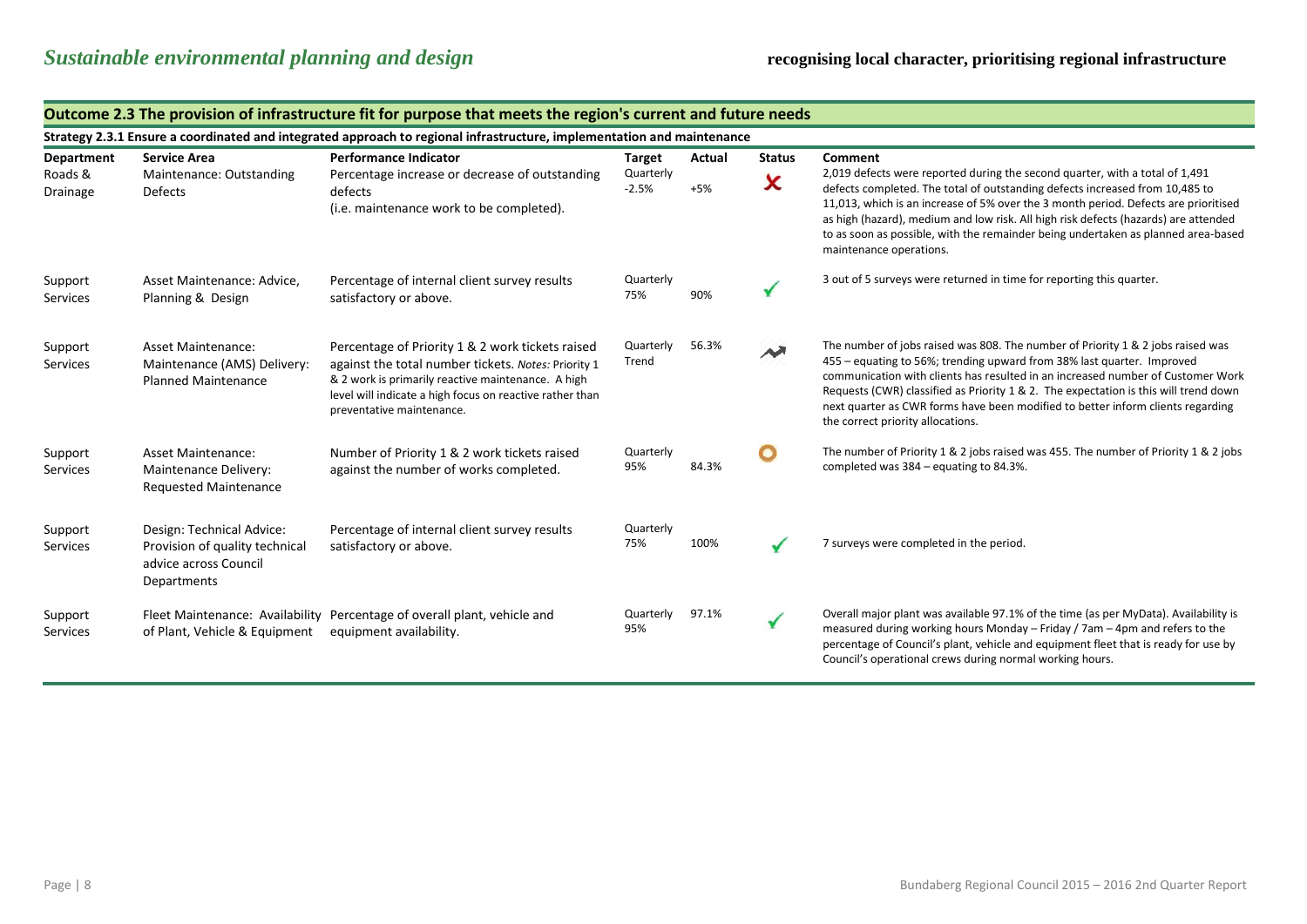|                       | Outcome 2.3 The provision of infrastructure fit for purpose that meets the region's current and future needs           |                                                                          |                    |            |               |                                                                                                                                                                                                                                                                                                                 |  |  |  |
|-----------------------|------------------------------------------------------------------------------------------------------------------------|--------------------------------------------------------------------------|--------------------|------------|---------------|-----------------------------------------------------------------------------------------------------------------------------------------------------------------------------------------------------------------------------------------------------------------------------------------------------------------|--|--|--|
|                       | Strategy 2.3.1 Ensure a coordinated and integrated approach to regional infrastructure, implementation and maintenance |                                                                          |                    |            |               |                                                                                                                                                                                                                                                                                                                 |  |  |  |
| Department            | <b>Service Area</b>                                                                                                    | <b>Performance Indicator</b>                                             | Target             | Actual     | <b>Status</b> | Comment                                                                                                                                                                                                                                                                                                         |  |  |  |
| Support<br>Services   | Fleet Maintenance: Utilisation<br>of Plant, Vehicle & Equipment                                                        | Percentage user departments have met<br>minimum utilisation targets.     | Quarterly<br>90%   | 96.51%     |               | User group utilisation of plant, vehicles and equipment in the 2nd quarter was<br>96.51%.                                                                                                                                                                                                                       |  |  |  |
| Water &<br>Wastewater | Plumbing Services: Inspections                                                                                         | Number of inspections (i.e. ensuring compliance<br>with building codes). | Quarterly<br>Trend | 605        |               | A growth trend in the number of inspections can be noted (seasonally adjusted)<br>though the reporting year 2015 - 2016.                                                                                                                                                                                        |  |  |  |
| Water &<br>Wastewater | Wastewater Systems: Sewer<br>main blockages                                                                            | Number of sewer main blockages per 100km<br>(indicative of processes).   | Quarterly<br>$30$  | 2.29       |               | 13 Sewer Main Blockages were identified prior to complete interruption of service<br>within 568.32 km of sewer main length, which equates to 2.29 blockages per 100 km<br>for the period October to December 2015. The result only reflects sewer main<br>blockages and excludes data from the Hinterland area. |  |  |  |
| Water &<br>Wastewater | <b>Wastewater Supply Systems:</b><br>Water main leaks                                                                  | Number of water main leaks per 100km<br>(indicative of infrastructure).  | Annually<br>$20$   | 1.08       |               | 8 Water Main breaks occurred in the city and coastal area, which has a water mains<br>length of 742 km. This equates to 1.08 breaks per 100 km for the period October to<br>December 2015.                                                                                                                      |  |  |  |
| Water &<br>Wastewater | Water Supply Systems: Water<br>usage                                                                                   | Water usage per head of population for<br>Bundaberg Region.              | Quarterly<br>Trend | 372 litres | $\rightarrow$ | Consumption was high this quarter. This may be due to it being relatively dry in the<br>first part of this period.                                                                                                                                                                                              |  |  |  |
| Water &<br>Wastewater | Water Supply Systems: Water<br>usage vs. allocation                                                                    | Water usage as a percentage of allocation for<br>Bundaberg Region.       | Quarterly<br>>95%  | 65.1%      |               | Refer comment above.                                                                                                                                                                                                                                                                                            |  |  |  |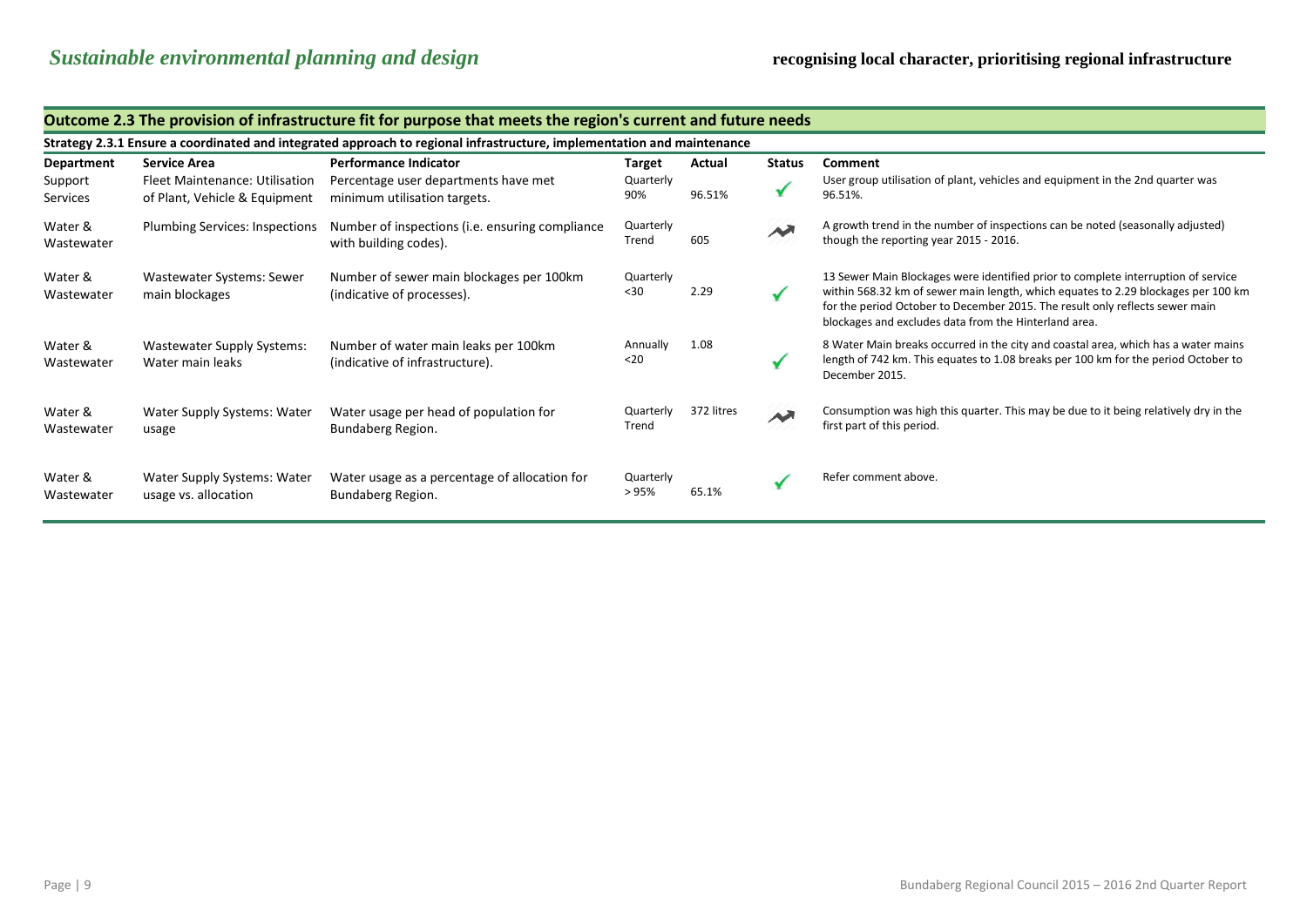## *Sustainable environmental planning and design* **recognising local character, prioritising regional infrastructure**

|                                                        | Outcome 2.3 The provision of infrastructure fit for purpose that meets the region's current and future needs |                                                                                                                                   |                            |                   |               |                                                                                                                                                                                                                                                                                                                                                                                                                                                                                                                                                                                                                                                                              |  |  |  |
|--------------------------------------------------------|--------------------------------------------------------------------------------------------------------------|-----------------------------------------------------------------------------------------------------------------------------------|----------------------------|-------------------|---------------|------------------------------------------------------------------------------------------------------------------------------------------------------------------------------------------------------------------------------------------------------------------------------------------------------------------------------------------------------------------------------------------------------------------------------------------------------------------------------------------------------------------------------------------------------------------------------------------------------------------------------------------------------------------------------|--|--|--|
|                                                        | Strategy 2.3.2 Support the rehabilitation and/or the preservation of the environmental amenity of the region |                                                                                                                                   |                            |                   |               |                                                                                                                                                                                                                                                                                                                                                                                                                                                                                                                                                                                                                                                                              |  |  |  |
| <b>Department</b><br>Waste & Health<br><b>Services</b> | <b>Service Area</b><br>Waste: Resource Recovery:<br>Municipal solid waste diverted                           | <b>Performance Indicator</b><br>Percentage of waste diverted to be reused.                                                        | Target<br>Quarterly<br>30% | Actual<br>23%     | <b>Status</b> | Comment<br>Currently 23% of Municipal Waste is being reused                                                                                                                                                                                                                                                                                                                                                                                                                                                                                                                                                                                                                  |  |  |  |
|                                                        | from landfills                                                                                               |                                                                                                                                   |                            |                   |               |                                                                                                                                                                                                                                                                                                                                                                                                                                                                                                                                                                                                                                                                              |  |  |  |
|                                                        |                                                                                                              | Strategy 2.3.4 Apply financial sustainability principles in planning, funding, creating and maintaining infrastructure            |                            |                   |               |                                                                                                                                                                                                                                                                                                                                                                                                                                                                                                                                                                                                                                                                              |  |  |  |
| Department                                             | <b>Service Area</b>                                                                                          | <b>Performance Indicator</b>                                                                                                      | Target                     | Actual            |               | Comment                                                                                                                                                                                                                                                                                                                                                                                                                                                                                                                                                                                                                                                                      |  |  |  |
| Projects                                               | Recoveries: Work hour<br>recovery from Capital Works                                                         | Percentage of recoveries as a proportion of<br>operational work hours.                                                            | Quarterly<br>75%           | 112%              |               | This quarter appears to be over recovered but this is a result of some $1st$ quarter<br>recoveries being processed in the 2 <sup>nd</sup> quarter. The cumulative recoveries for the<br>two quarters is 46%, which is just below the forecast of 50%.                                                                                                                                                                                                                                                                                                                                                                                                                        |  |  |  |
| Support<br>Services                                    | Asset Management: Asset<br>Valuation & Revaluation                                                           | Revaluation of infrastructure assets: Percentage<br>that revaluation of the Transport Infrastructure<br>Class has been completed. | Annually<br>100%           | <b>YTD</b><br>25% |               | Asset Revaluation of the Transport Infrastructure class is being undertaken in 2015<br>- 2016 financial year. Condition assessments are being finalised within the Bridges,<br>Roads, Kerbs and Footpath categories. Investigations of the Unit Rate review are<br>continuing.                                                                                                                                                                                                                                                                                                                                                                                               |  |  |  |
| Water &<br>Wastewater                                  | Project Planning & Delivery:<br>Delivery of annual new and<br>replacement Capital Works                      | Percentage of works completed against the<br>Annual Capital Works program.                                                        | Annually<br>95%            | <b>YTD</b><br>34% |               | 11 Capital Works Projects are scheduled for the 2015 - 2016 financial year.<br>(1) Wastewater SCADA Upgrade (2) Water SCADA Upgrade (3) Gin Gin Water<br>Treatment Plant Upgrade (4) Port Bundaberg Water and Wastewater (5) Deering<br>Place Wastewater (6) Darnell Street Cut-in (7) Mellifont Water Supply Main (8)<br>Mellifont Pump Station (9) Takalvan Street Control Valve Upgrade (10) Airport<br>Precinct Wastewater Pump Station (11) Water Supply to Rubyanna WWTP. Work<br>has commenced and all projects are currently on track to be completed by the end<br>of the financial year. The Water Supply Main to the Rubyanna WWTP has already<br>been completed. |  |  |  |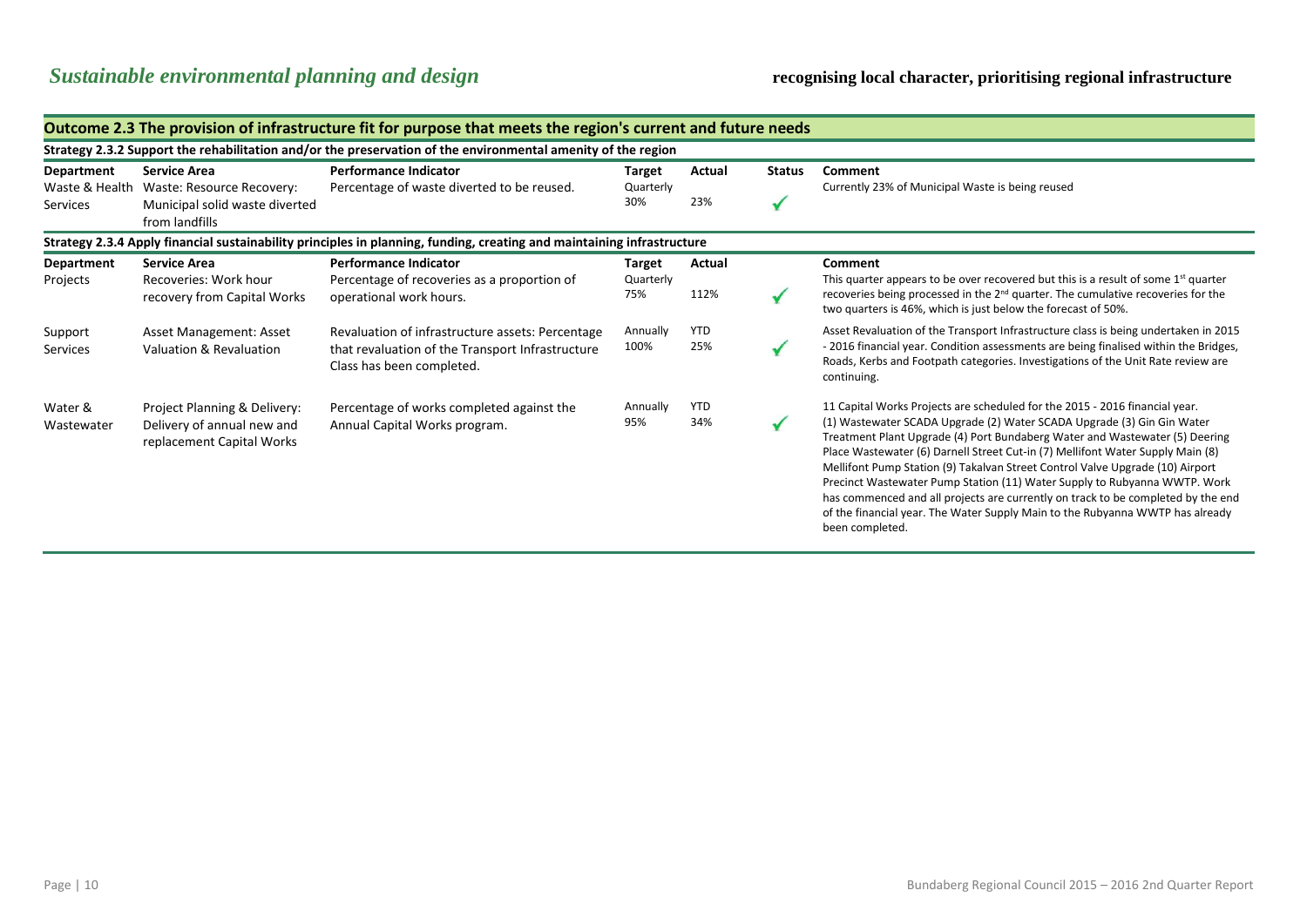### *A vibrant economy* **creating self-sufficient industry, developing diversity in our economy, growing local jobs, enhancing local skills**

|                                                                                     |                                                                                                                                       | <b>Outcome 3.1 Diversified, prosperous and innovative industry sectors</b>                                                                                                                   |                                                                        |                 |                               |                                                                                                                                                                                                                                                                                                                                                                                                                                                                                                                                                                                                                      |
|-------------------------------------------------------------------------------------|---------------------------------------------------------------------------------------------------------------------------------------|----------------------------------------------------------------------------------------------------------------------------------------------------------------------------------------------|------------------------------------------------------------------------|-----------------|-------------------------------|----------------------------------------------------------------------------------------------------------------------------------------------------------------------------------------------------------------------------------------------------------------------------------------------------------------------------------------------------------------------------------------------------------------------------------------------------------------------------------------------------------------------------------------------------------------------------------------------------------------------|
|                                                                                     |                                                                                                                                       | Strategy 3.1.1 Implement and action the regional economic development strategy                                                                                                               |                                                                        |                 |                               |                                                                                                                                                                                                                                                                                                                                                                                                                                                                                                                                                                                                                      |
| <b>Department</b><br>Commercial<br><b>Business &amp;</b><br>Economic<br>Development | <b>Service Area</b><br><b>Economic Development</b><br>Strategy (EDS)                                                                  | <b>Performance Indicator</b><br>Percentage EDS priorities have been<br>implemented. EDS is a 10 year blueprint for<br>sustainable economic growth.                                           | <b>Target</b><br>Annually<br>100%<br>over the<br>course of<br>the year | Actual<br>50%   | <b>Status</b>                 | Comment<br>The implementation of the Economic Development Strategy is progressing in line<br>with our quarterly target. A full report of all economic development initiatives was<br>delivered to the Business Bundaberg Advisory Committee in mid-December. Some<br>of these initiatives have been reported through local media channels including the<br>Council and Business Bundaberg websites. Successful activities held in the 2nd<br>quarter included 'Bundy 4 Breakfast' Economic Development forum (attracting of<br>160 delegates) and the inaugural startupBundaberg meet and greet.                     |
|                                                                                     | Strategy 3.1.2 Support, market and promote the region                                                                                 |                                                                                                                                                                                              |                                                                        |                 |                               |                                                                                                                                                                                                                                                                                                                                                                                                                                                                                                                                                                                                                      |
| <b>Department</b><br>Commercial<br><b>Business &amp;</b><br>Economic<br>Development | <b>Service Area</b><br>Tourism Development and<br>Services: Bundaberg North<br><b>Burnett Tourism (BNBT)</b><br>Partnership Agreement | <b>Performance Indicator</b><br>Percentage BNBT progress reports have been<br>satisfactory delivered and approved by council.                                                                | <b>Target</b><br>Annually<br>100%                                      | Actual<br>100%  | <b>Status</b><br>$\checkmark$ | Comment<br>The Partnership Agreement with BNBT includes clear reporting and review<br>guidelines including a formal presentation to Council every 6 month period. A<br>formal report and presentation was made to Council during the last quarter and<br>included approval for a small number of projects to be progressed via the utilisation<br>of the funds provisioned for tourism product development. BNBT deliverables this<br>year include: Re-establishment of Lady Musgrave day tours, implementation of the<br>Mon Repo Master Plan and development and implementation of a culinary tourism<br>strategy. |
| Commercial<br><b>Business &amp;</b><br>Economic<br>Development                      | <b>Bundaberg Regional Airport</b>                                                                                                     | Number of passengers processed through the<br>Bundaberg Regional Airport terminal.                                                                                                           | Quarterly<br>30,000                                                    | 43,358          |                               | Passenger numbers have risen slightly this quarter in comparison to the same<br>quarter in the past two years. The month of December was in fact a record for<br>Bundaberg Airport.                                                                                                                                                                                                                                                                                                                                                                                                                                  |
| Commercial<br><b>Business &amp;</b><br>Economic<br>Development                      | <b>Bundaberg Regional Airport</b>                                                                                                     | Number of Regular Public Transport (RPT)<br>services.                                                                                                                                        | Quarterly<br>380                                                       | 520             |                               | The number of Regular Public Transport (RPT) services has increased due to airlines<br>offering additional flights                                                                                                                                                                                                                                                                                                                                                                                                                                                                                                   |
|                                                                                     |                                                                                                                                       | Outcome 3.2 Support and facilitate employment opportunities for the community                                                                                                                |                                                                        |                 |                               |                                                                                                                                                                                                                                                                                                                                                                                                                                                                                                                                                                                                                      |
|                                                                                     |                                                                                                                                       | Strategy 3.2.1 Promote and support initiatives designed to enhance increased local employment and training                                                                                   |                                                                        |                 |                               |                                                                                                                                                                                                                                                                                                                                                                                                                                                                                                                                                                                                                      |
| <b>Department</b><br>Commercial<br><b>Business &amp;</b><br>Economic<br>Development | <b>Service Area</b><br><b>Employment Rate</b>                                                                                         | <b>Performance Indicator</b><br>As stipulated in the BRC Economic Development<br>Strategy, the unemployment rate for the<br>Bundaberg region to equal to the Queensland<br>unemployment rate | <b>Target</b><br>Annually<br>$< 6.4\%$                                 | Actual<br>11.3% | <b>Status</b><br>x            | Comment<br>The unemployment rate in the Bundaberg Region increased by 0.3 percentage<br>points to 11.3% in the June Quarter 2015, which was the highest level recorded<br>since September Quarter 2014. The unemployment rate in the Bundaberg Region is<br>the same as the level for the Wide Bay Burnett region, but remains significantly<br>higher than the average for Queensland at 6.5%, which is the aspirational target<br>listed in our Economic Development Strategy.                                                                                                                                     |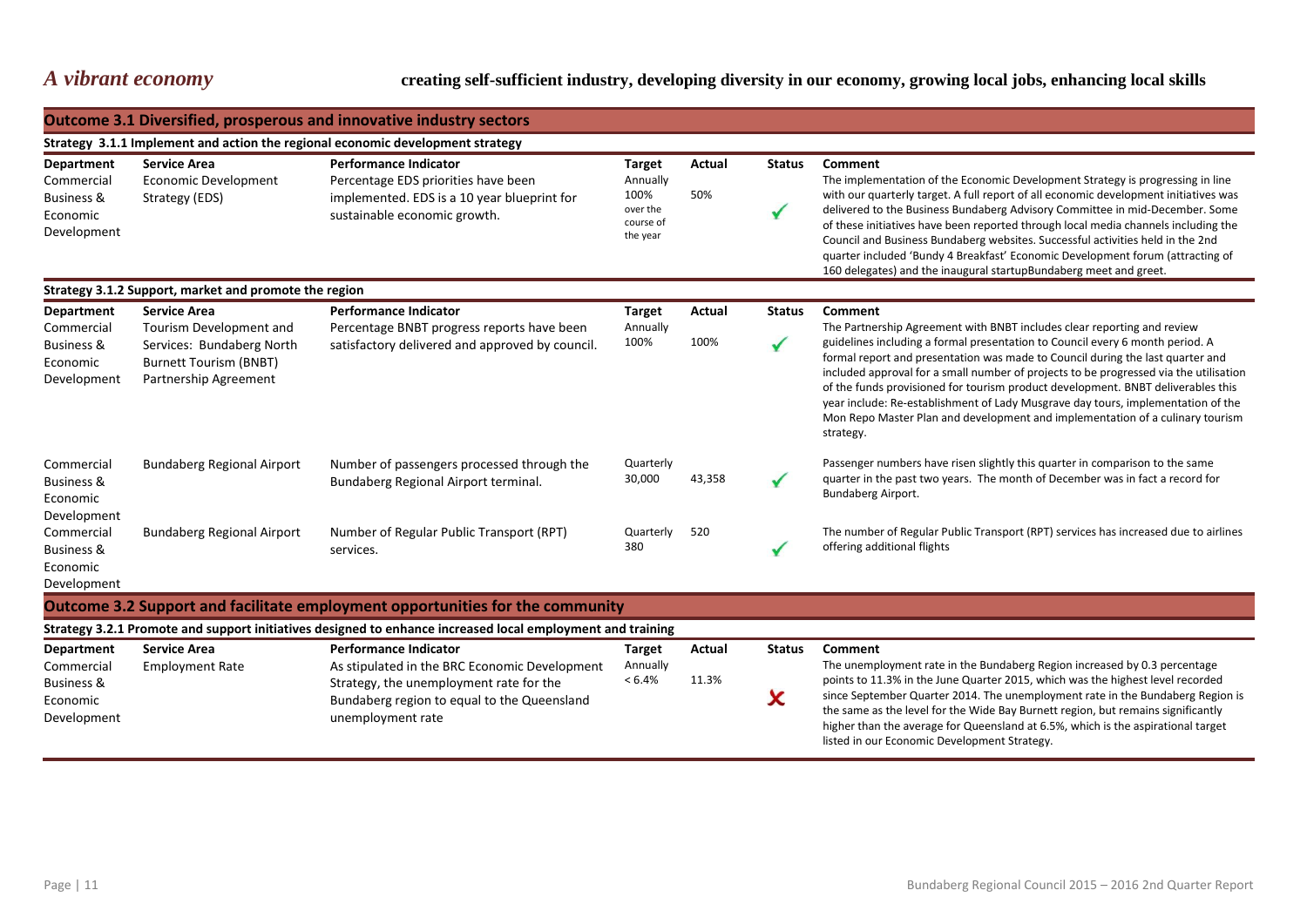|                                                                | <b>Outcome 3.3 Foster a flexible, supportive and inclusive business environment</b> |                                                                                                                                       |                                                                  |        |        |                                                                                                                                                                                                                                                                                                                                                                                                                                                                  |  |  |
|----------------------------------------------------------------|-------------------------------------------------------------------------------------|---------------------------------------------------------------------------------------------------------------------------------------|------------------------------------------------------------------|--------|--------|------------------------------------------------------------------------------------------------------------------------------------------------------------------------------------------------------------------------------------------------------------------------------------------------------------------------------------------------------------------------------------------------------------------------------------------------------------------|--|--|
|                                                                |                                                                                     | Strategy 3.3.1 Promote the vision that encourages business enterprises relocating to, expanding within, or establishing in the region |                                                                  |        |        |                                                                                                                                                                                                                                                                                                                                                                                                                                                                  |  |  |
| Department                                                     | <b>Service Area</b>                                                                 | <b>Performance Indicator</b>                                                                                                          | Target                                                           | Actual | Status | Comment                                                                                                                                                                                                                                                                                                                                                                                                                                                          |  |  |
| Commercial<br>Business &                                       | Economic Development:<br>Networks & Partnerships:                                   | Number of direct contacts with existing<br>businesses, providing information and referrals.                                           | Quarterly<br>30                                                  | 30     |        | Again this quarter was a busy period for business meetings and support. The target<br>of 30 businesses supported has again been met.                                                                                                                                                                                                                                                                                                                             |  |  |
| Economic<br>Development                                        | Support to existing business                                                        |                                                                                                                                       |                                                                  |        |        |                                                                                                                                                                                                                                                                                                                                                                                                                                                                  |  |  |
|                                                                |                                                                                     |                                                                                                                                       |                                                                  |        |        | Strategy 3.3.2 Support and encourage appropriate levels of regional economic investment with the capacity to diversify and expand the economic base and secure sustainable new business investment                                                                                                                                                                                                                                                               |  |  |
| Department                                                     | <b>Service Area</b>                                                                 | <b>Performance Indicator</b>                                                                                                          | Target                                                           | Actual | Status | <b>Comment</b>                                                                                                                                                                                                                                                                                                                                                                                                                                                   |  |  |
| Commercial<br>Business &<br>Economic<br>Development            | Economic Growth: Gross<br><b>Regional Product</b>                                   | Percentage growth in our region's Gross<br>Regional Product (GRP).                                                                    | Annually<br>5%<br>Data<br>calculated<br>annually in<br>November. | 0.4%   | O      | The Gross Regional Product for 2014 - 15 improved considerably on the previous<br>year's negative figure (up from -7.2%). A significant number of regional projects<br>commenced during 2014 - 15 and a corresponding increase in our GRP was<br>anticipated and pleasingly realised. This improved figure is nearly in-line with the<br>Queensland Gross State product of 0.5%. Our Economic Development Strategy KPI<br>target is based on long-term averages. |  |  |
| Commercial<br><b>Business &amp;</b><br>Economic<br>Development | <b>Export Growth</b>                                                                | Value of goods exported from the Bundaberg<br>Region.                                                                                 | Annually<br>\$1.8B                                               | \$1.1B |        | Exports from the region are measured on an annual basis and while the aspirational<br>goal for 2014 - 15 was not met, we look forward to the publication of new figures<br>later this year. It is important to see growth in exports from the region as<br>businesses that export are more likely to be financially stable and employ more<br>people.                                                                                                            |  |  |

|                                                                   | Outcome 3.4 Attract and support the enhancement, retention, education and employment opportunities for key demographic groups |                                                                                                                                                                                     |                                  |               |               |                                                                                                                                                                                                                                                                                                                                                                                                                                                                                                                                                                                                                                                                                                                                                                                                                                                      |  |  |  |
|-------------------------------------------------------------------|-------------------------------------------------------------------------------------------------------------------------------|-------------------------------------------------------------------------------------------------------------------------------------------------------------------------------------|----------------------------------|---------------|---------------|------------------------------------------------------------------------------------------------------------------------------------------------------------------------------------------------------------------------------------------------------------------------------------------------------------------------------------------------------------------------------------------------------------------------------------------------------------------------------------------------------------------------------------------------------------------------------------------------------------------------------------------------------------------------------------------------------------------------------------------------------------------------------------------------------------------------------------------------------|--|--|--|
|                                                                   | Strategy 3 4.1 Encourage, promote and support innovation and learning within the community                                    |                                                                                                                                                                                     |                                  |               |               |                                                                                                                                                                                                                                                                                                                                                                                                                                                                                                                                                                                                                                                                                                                                                                                                                                                      |  |  |  |
| Department<br>People &<br>Culture                                 | <b>Service Area</b><br>Human Resources: Community<br>Support: Education, Work<br>Experience & Employment                      | <b>Performance Indicator</b><br>Number of Community Support activities<br>undertaken (includes work experience,<br>traineeships, apprenticeships, scholarships, and<br>cadetships). | <b>Target</b><br>Annually<br>50  | Actual<br>n/a | <b>Status</b> | Comment<br>This KPI will be reported on in the 4 <sup>th</sup> quarter. The previous 2014-15 result was 49.                                                                                                                                                                                                                                                                                                                                                                                                                                                                                                                                                                                                                                                                                                                                          |  |  |  |
|                                                                   |                                                                                                                               | Strategy 3.4.2 Encourage environmentally sustainable development opportunities                                                                                                      |                                  |               |               |                                                                                                                                                                                                                                                                                                                                                                                                                                                                                                                                                                                                                                                                                                                                                                                                                                                      |  |  |  |
| Department<br>Commercial<br>Business &<br>Economic<br>Development | <b>Service Area</b><br>Clean Energy Strategy (CES)                                                                            | <b>Performance Indicator</b><br>Percentage Clean Energy Strategy: Phase 1<br>Objectives have been implemented.                                                                      | <b>Target</b><br>Annually<br>75% | Actual<br>n/a | <b>Status</b> | Comment<br>This KPI will be reported on in the $4th$ quarter. Phase 1 Objectives include: 1. Reduce<br>Council's operation costs related to energy consumption. 2. Reinforce Council's<br>commitment and leadership in clean energy related initiatives through proactive<br>adoption and implementation. 3. Council staff to become increasingly aware of<br>energy efficient policies and implement actions into daily work routines. 4.<br>Implementation of appropriate clean energy solutions where significant energy<br>efficiencies can be gained. 5. Preserve and protect our natural environment<br>through environmentally conscious energy management practices and efficient<br>resource utilisation. For more information on current projects and initiatives refer<br>http://www.bundaberg.qld.gov.au/clean-energy-bundaberg/projects |  |  |  |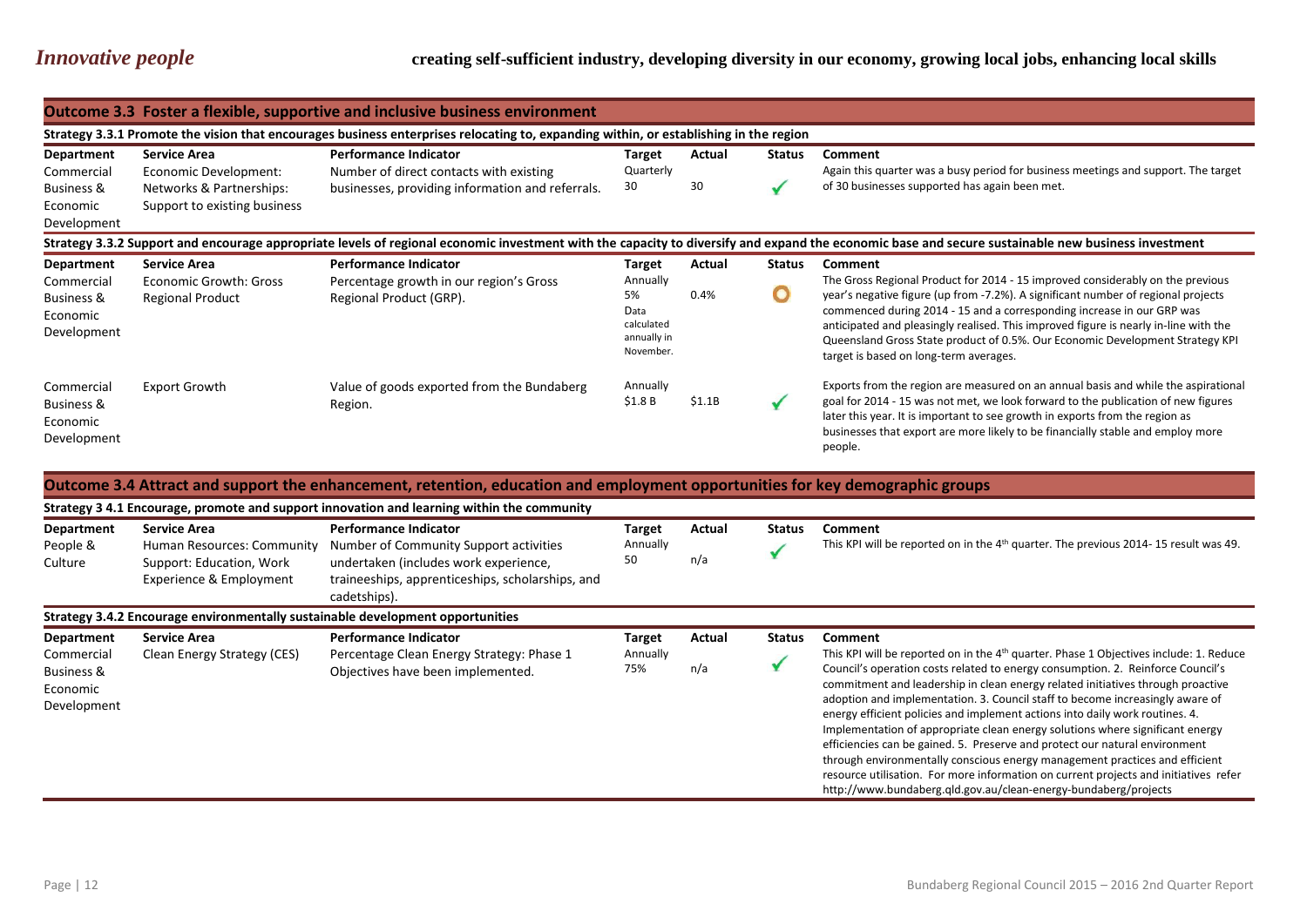| <b>Outcome 4.1 Listening and communicating</b>                            |                                                                                                           |                                                                                                                                                                                                 |                                       |                   |               |                                                                                                                                                                                                                                                                                                                                                                |  |  |
|---------------------------------------------------------------------------|-----------------------------------------------------------------------------------------------------------|-------------------------------------------------------------------------------------------------------------------------------------------------------------------------------------------------|---------------------------------------|-------------------|---------------|----------------------------------------------------------------------------------------------------------------------------------------------------------------------------------------------------------------------------------------------------------------------------------------------------------------------------------------------------------------|--|--|
| Strategy 4.1.2 Proactively seek community engagement within the community |                                                                                                           |                                                                                                                                                                                                 |                                       |                   |               |                                                                                                                                                                                                                                                                                                                                                                |  |  |
| <b>Department</b><br>Stakeholder<br>Engagement                            | <b>Service Area</b><br>Social Media Engagement:<br>Community engagement<br>through social media platforms | <b>Performance Indicator</b><br>Stakeholder Engagement: Social Media<br>Engagement: Community engagement through<br>social media platforms: Number of views -<br>Twitter, Facebook and YouTube. | <b>Target</b><br>Quarterly<br>250,000 | Actual<br>285,481 | <b>Status</b> | Comment<br>Engagement through social media platforms continues to be strong, with regular<br>video content receiving good interaction.                                                                                                                                                                                                                         |  |  |
| <b>Outcome 4.2 Open and transparent leadership</b>                        |                                                                                                           |                                                                                                                                                                                                 |                                       |                   |               |                                                                                                                                                                                                                                                                                                                                                                |  |  |
|                                                                           | Strategy 4.2.2 Support an open and accountable governance framework                                       |                                                                                                                                                                                                 |                                       |                   |               |                                                                                                                                                                                                                                                                                                                                                                |  |  |
| Department<br>Internal                                                    | <b>Service Area</b><br><b>Community Access</b>                                                            | <b>Performance Indicator</b><br>Right to Information (RTI) and Privacy (IP)                                                                                                                     | <b>Target</b><br>Quarterly            | Actual            | <b>Status</b> | Comment<br>4 Right to Information Applications were processed within timeframes during the                                                                                                                                                                                                                                                                     |  |  |
| Ombudsman                                                                 |                                                                                                           | Applications received and processed within<br>applicable timeframes.                                                                                                                            | 90%                                   | 100%              |               | quarter.                                                                                                                                                                                                                                                                                                                                                       |  |  |
| Internal<br>Ombudsman                                                     | Governance: Administrative<br>Reviews                                                                     | Number of Administrative Reviews received and<br>processed within applicable timeframes.                                                                                                        | Quarterly<br>Trend                    | 10                |               | 9 Administrative Action Complaints were received and processed within<br>timeframes, and 1 Ombudsman referral was made during the 2nd quarter.                                                                                                                                                                                                                 |  |  |
| Internal<br>Ombudsman                                                     | Insurance                                                                                                 | Number of Insurance Claims processed within<br>timeframes (General Insurance & Public Liability<br>Claims).                                                                                     | Quarterly<br>95%                      | 100%              |               | 1 Industrial Special Risk; 3 Public Liability; 13 Motor Vehicle and 7 Possible Internal<br>Claims were received and processed within timeframes during the 2nd quarter.                                                                                                                                                                                        |  |  |
|                                                                           | <b>Outcome 4.3 Strong regional advocacy</b>                                                               |                                                                                                                                                                                                 |                                       |                   |               |                                                                                                                                                                                                                                                                                                                                                                |  |  |
|                                                                           |                                                                                                           | Strategy 4.3.2 Represent and promote the interests of the community through key regional stakeholders                                                                                           |                                       |                   |               |                                                                                                                                                                                                                                                                                                                                                                |  |  |
| <b>Department</b>                                                         | <b>Service Area</b>                                                                                       | <b>Performance Indicator</b>                                                                                                                                                                    | <b>Target</b>                         | Actual            | <b>Status</b> | Comment                                                                                                                                                                                                                                                                                                                                                        |  |  |
| Commercial<br><b>Business &amp;</b><br>Economic<br>Development            | Economic Development:<br>Networks & Partnerships:<br>Investment in business<br>attraction                 | Number of meetings held with key regional<br>development agencies.                                                                                                                              | Quarterly                             | 19                |               | The Bundaberg Investment Zone 2020 initiative resulted in a significant number of<br>meetings being held to collaboratively develop projects with key regional<br>development stakeholders. The Bundaberg Investment Zone 2020 is a joint<br>initiative with the Queensland Government that addresses several BRC Economic<br>Development Strategy priorities. |  |  |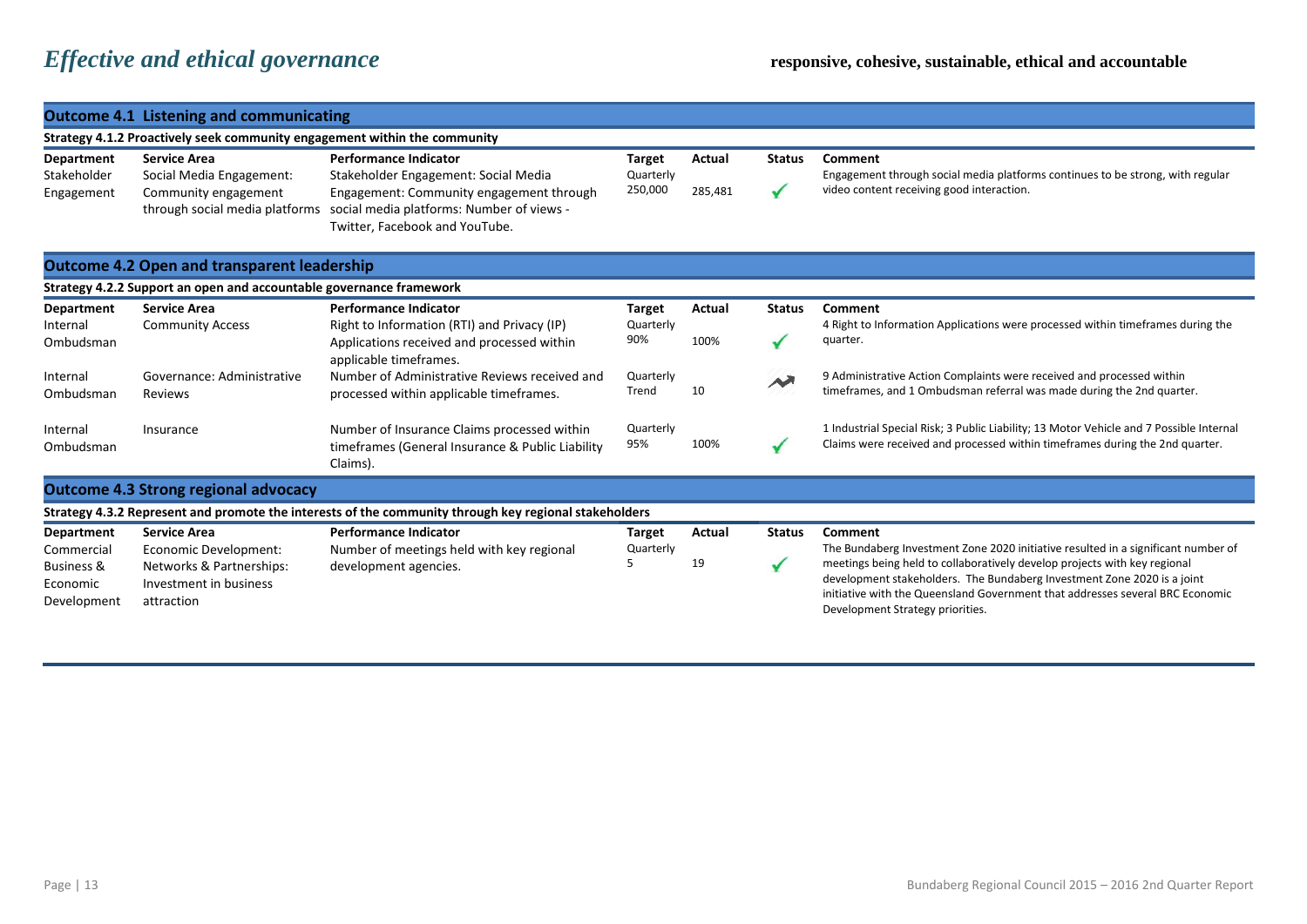### **Outcome 4.3 Strong regional advocacy**

|                                                | Strategy 4.3.2 Represent and promote the interests of the community through key regional stakeholders                            |                                                                                                                 |                            |               |                        |                                                                                                                                                                                                                                                                                                             |  |  |
|------------------------------------------------|----------------------------------------------------------------------------------------------------------------------------------|-----------------------------------------------------------------------------------------------------------------|----------------------------|---------------|------------------------|-------------------------------------------------------------------------------------------------------------------------------------------------------------------------------------------------------------------------------------------------------------------------------------------------------------|--|--|
| <b>Department</b><br>Stakeholder<br>Engagement | <b>Service Area</b><br><b>Media Communications:</b><br>Representing &<br>communicating the interests of<br>regional stakeholders | <b>Performance Indicator</b><br>Number of media releases including releases,<br>statements and web-site posts.  | Target<br>Quarterly<br>150 | Actual<br>156 | <b>Status</b>          | Comment<br>A very high number of media releases and statements continues to be published by<br>local media outlets, indicating high engagement with key regional stakeholders.                                                                                                                              |  |  |
|                                                | <b>Outcome 4.4 A committed and responsive customer service focus</b>                                                             |                                                                                                                 |                            |               |                        |                                                                                                                                                                                                                                                                                                             |  |  |
|                                                |                                                                                                                                  | Strategy 4.4.1 Provide friendly, respectful and proactive customer service delivery, consistent with our values |                            |               |                        |                                                                                                                                                                                                                                                                                                             |  |  |
| Department                                     | <b>Service Area</b>                                                                                                              | <b>Performance Indicator</b>                                                                                    | Target                     | Actual        | <b>Status</b>          | Comment                                                                                                                                                                                                                                                                                                     |  |  |
| Development                                    | Community & Internal<br><b>Customer Services</b>                                                                                 | Percentage planning searches are issued within<br>statutory and corporate time frames.                          | Quarterly<br>95%           | 98%           |                        | 232 Building Compliance searches were completed for the quarter. 14 Limited<br>Planning Certificates and one Standard Planning Certificate were completed.                                                                                                                                                  |  |  |
| Financial<br>Services                          | <b>Customer Service: Customer</b><br>Request Management (CRM)                                                                    | Percentage of CRMs outstanding across council<br>in relations to the timeframes assigned.                       | Quarterly<br><15%          | 13%           |                        | Service delivery has exceeded our target. Less than 15% of customer requests were<br>outstanding. 87% of customer requests were actioned within service level<br>timeframes - providing quality service to our community.                                                                                   |  |  |
| Information<br>Systems                         | <b>Efficient Operations: Support</b><br>Requests                                                                                 | Number of support requests.                                                                                     | Quarterly<br>Trend         | 444           | $\boldsymbol{\lambda}$ | Requests were significantly down on the previous quarter. This could be attributed<br>to the holiday period and less major changes to software/systems during the<br>quarter.                                                                                                                               |  |  |
| Information<br>Systems                         | <b>Efficient Operations: Resolved</b><br>Support Requests                                                                        | Percentage of requests resolved within service<br>level standards.                                              | Quarterly<br>95%           | 92%           |                        | A larger number of requests were closed vs requests opened for the quarter.<br>However, a number of requests had extended completion times. This was likely due<br>to the introduction of a more stringent change management process to control<br>system issues and problematic loss of systems for staff. |  |  |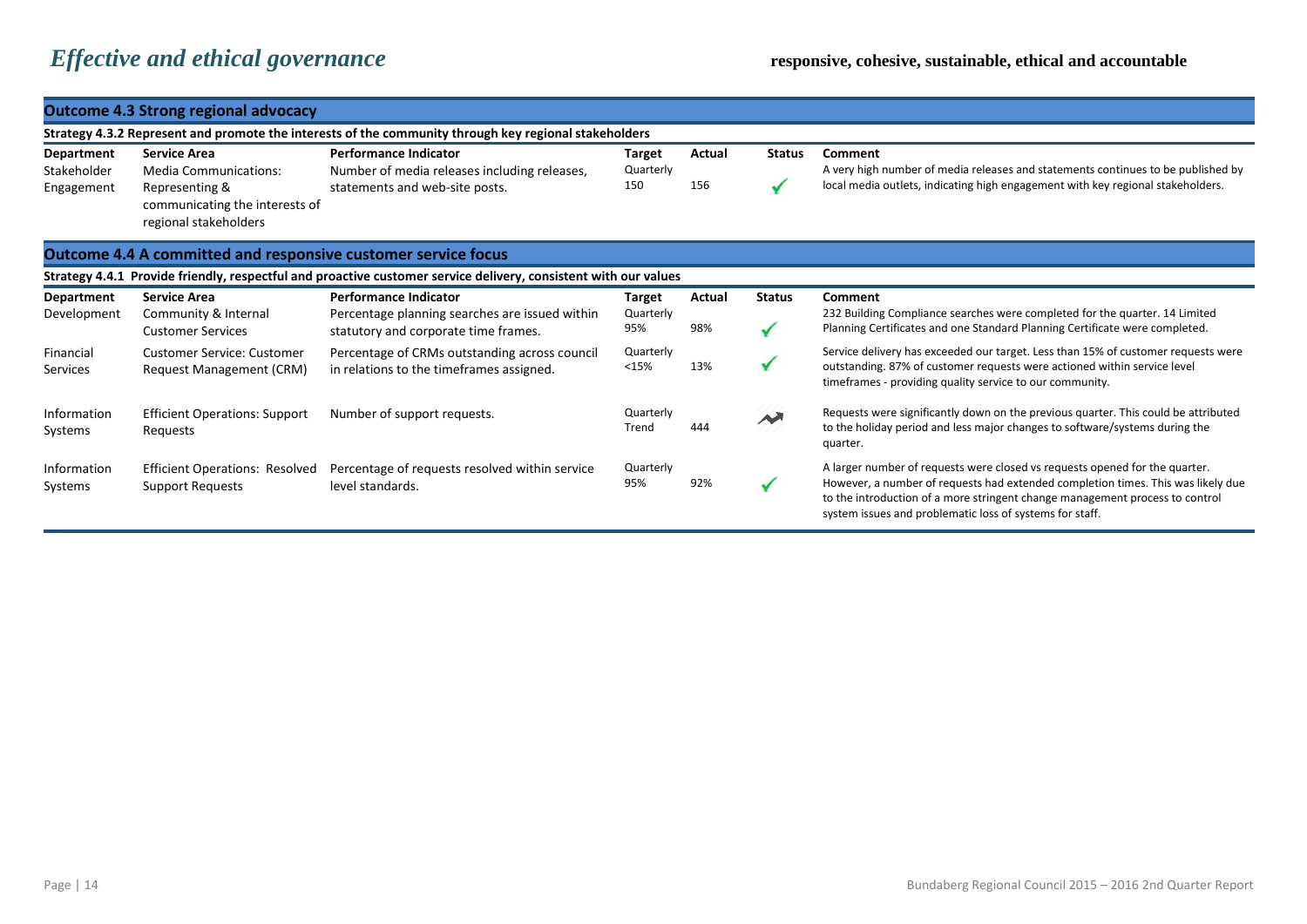| <b>Outcome 4.4 A committed and responsive customer service focus</b> |                                                                                                        |                                                                                                                    |                                   |               |                             |                                                                                                                                                                                     |  |  |
|----------------------------------------------------------------------|--------------------------------------------------------------------------------------------------------|--------------------------------------------------------------------------------------------------------------------|-----------------------------------|---------------|-----------------------------|-------------------------------------------------------------------------------------------------------------------------------------------------------------------------------------|--|--|
|                                                                      |                                                                                                        | Strategy 4.4.1 Provide friendly, respectful and proactive customer service delivery, consistent with our values    |                                   |               |                             |                                                                                                                                                                                     |  |  |
| Department<br>Roads &<br>Drainage                                    | <b>Service Area</b><br>Group: Response to complaints<br>and community requests for<br>works and advice | <b>Performance Indicator</b><br>Percentage of Customer Requests (CRMs)<br>completed within allocated time periods. | Target<br>Quarterly<br>80%        | Actual<br>78% | <b>Status</b>               | Comment<br>A total of 1,286 tasks were completed for the Roads and Drainage Group during the<br>second quarter of 2015 - 2016, with an average processing time of 12 days per task. |  |  |
| Support<br>Services                                                  | Fleet: Management:<br>Administration: Internal client<br>satisfaction                                  | Percentage of internal client survey results<br>satisfactory or above.                                             | Quarterly<br>75%                  | 96.4%         |                             | 96.4% of internal client survey results rated satisfactory or above. Customer<br>Satisfaction Surveys are issued at the completion of preventative maintenance<br>services.         |  |  |
| Water &<br>Wastewater                                                | <b>Plumbing Services: Approvals</b>                                                                    | Percentage of approvals processed within<br>allocated time period.                                                 | Annually<br>95%                   | 95%           |                             | The percentage of approvals has met the target.                                                                                                                                     |  |  |
| Water &<br>Wastewater                                                | <b>Plumbing Services: Inquiries</b>                                                                    | Number of enquiries.                                                                                               | Quarterly<br>Trend                | 1328          |                             | A growth trend in the number of inquiries can be noted (seasonally adjusted)<br>though the reporting year 2015 - 2016.                                                              |  |  |
|                                                                      |                                                                                                        | Strategy 4.4.3 Continue to develop a more cohesive workplace culture with a strong customer focus                  |                                   |               |                             |                                                                                                                                                                                     |  |  |
| <b>Department</b><br>Financial<br>Services                           | <b>Service Area</b><br><b>Customer Service: Call Centre:</b><br>Call Management                        | <b>Performance Indicator</b><br>Percentage of calls effectively processed at point<br>of contact.                  | <b>Target</b><br>Quarterly<br>90% | Actual<br>96% | <b>Status</b><br>$\sqrt{2}$ | Comment<br>96% of Customer Service calls were processed proficiently at the point of contact.<br>This is a pleasing result for this important Call Centre function.                 |  |  |
|                                                                      |                                                                                                        | <b>Outcome 4.5 Responsible financial management and efficient operations</b>                                       |                                   |               |                             |                                                                                                                                                                                     |  |  |
|                                                                      | Strategy 4.5.1 Maintain a long-term financial sustainability strategy                                  |                                                                                                                    |                                   |               |                             |                                                                                                                                                                                     |  |  |
| <b>Department</b><br>Sustainable<br>Finance                          | <b>Service Area</b><br><b>Budget: Operating Surplus</b>                                                | <b>Performance Indicator</b><br>Ratio is between 0 and 15% of total operating<br>revenue.                          | <b>Target</b><br>Annually<br>5%   | Actual<br>n/a | <b>Status</b><br>✔          | Comment<br>This KPI will be reported on in the 4 <sup>th</sup> quarter. (The 2014-2015 result was 3.4%)                                                                             |  |  |
| Sustainable<br>Finance                                               | Financial Forecasting: Asset<br><b>Sustainability Ratio</b>                                            | Capital expenditure on replacement assets is<br>greater than 90% of depreciation.                                  | Annually<br>100%                  | n/a           |                             | This KPI will be reported on in the 4 <sup>th</sup> quarter. (The 2014-2015 result was 100%)                                                                                        |  |  |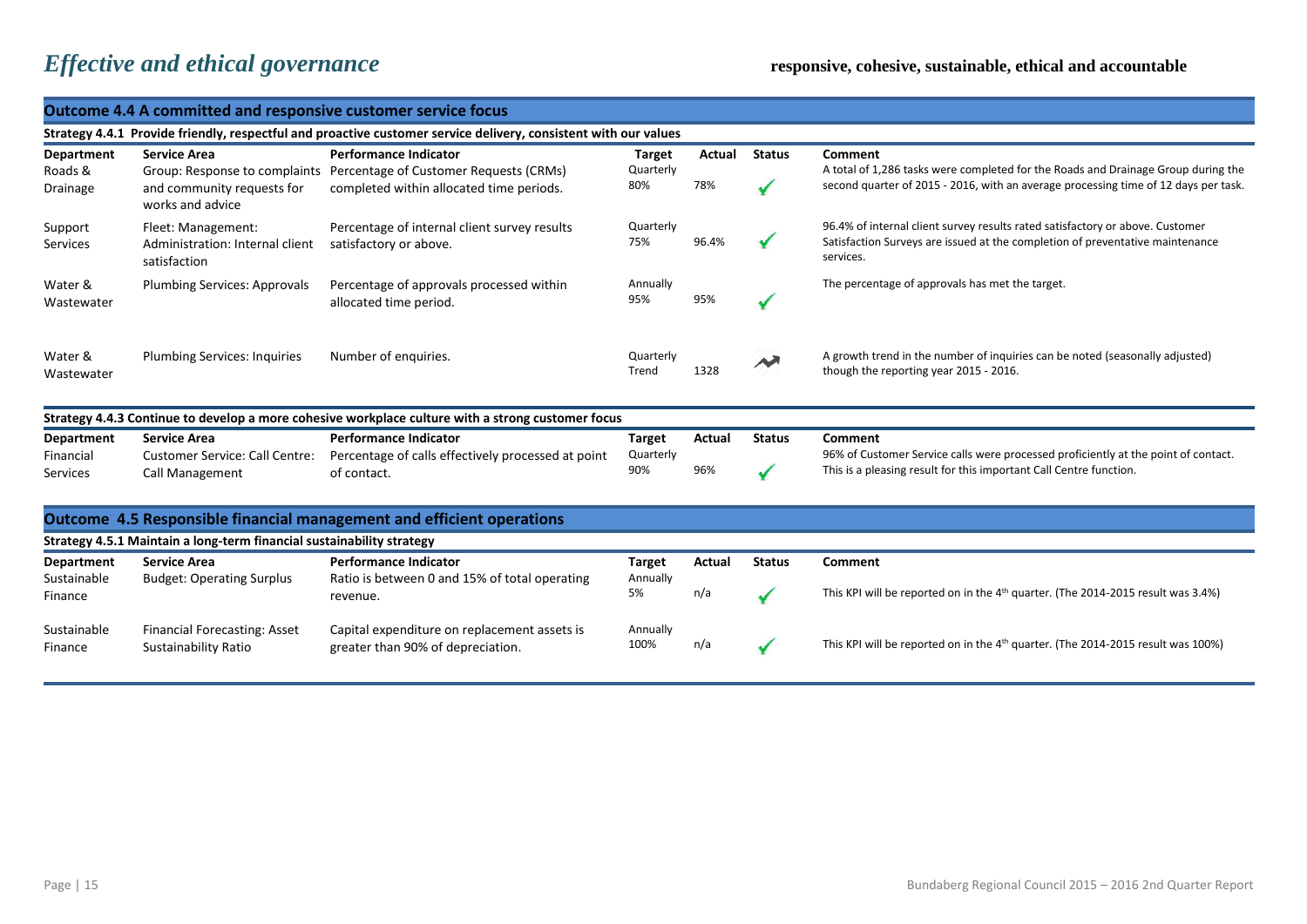|                              | Outcome 4.5 Responsible financial management and efficient operations<br>Strategy 4.5.2 Drive the region's strategic direction on behalf of the community through effective and responsible policy, planning and decision making |                                                                                                                                                                                                                                                |                                               |                     |               |                                                                                                                                                                                                                                                                                                                                                                                                                                                                   |  |  |  |
|------------------------------|----------------------------------------------------------------------------------------------------------------------------------------------------------------------------------------------------------------------------------|------------------------------------------------------------------------------------------------------------------------------------------------------------------------------------------------------------------------------------------------|-----------------------------------------------|---------------------|---------------|-------------------------------------------------------------------------------------------------------------------------------------------------------------------------------------------------------------------------------------------------------------------------------------------------------------------------------------------------------------------------------------------------------------------------------------------------------------------|--|--|--|
|                              |                                                                                                                                                                                                                                  |                                                                                                                                                                                                                                                |                                               |                     |               |                                                                                                                                                                                                                                                                                                                                                                                                                                                                   |  |  |  |
| Department                   | <b>Service Area</b>                                                                                                                                                                                                              | <b>Performance Indicator</b>                                                                                                                                                                                                                   | <b>Target</b>                                 | Actual              | <b>Status</b> | Comment                                                                                                                                                                                                                                                                                                                                                                                                                                                           |  |  |  |
| Development                  | Development Compliance                                                                                                                                                                                                           | Enforcement actions are taken within statutory<br>timeframes (includes actions against breaches and<br>unlawful use of land, defective or illegal building<br>works).                                                                          | Quarterly<br>100%                             | 100%                |               | 119 complaints were received during the quarter, 28 Show Cause Notices, 18<br>Enforcement Notices and one Penalty Infringement Notice were issued. All notices<br>were issued within statutory time frames.                                                                                                                                                                                                                                                       |  |  |  |
| Financial<br><b>Services</b> | Financial Accounting: Cash<br>Flow                                                                                                                                                                                               | Level of funds available greater than \$30m at the<br>end of the financial year.                                                                                                                                                               | Annually<br>\$40m                             | \$88.9m             |               | Cash held at the end of the quarter was approximately \$88.9m. This balance is<br>within the range of tolerance for this item (Lower range \$30m and upper range<br>\$90m) The high balance is the result of the recent rating period, and it is expected<br>that cash levels will drop as expenditure on the large Capital Projects increases.                                                                                                                   |  |  |  |
| Financial<br><b>Services</b> | Spend under Management:<br>Management of expenditure<br>through a defined<br>procurement process                                                                                                                                 | Procurement: Strategic Supply: Percentage of spend under management.                                                                                                                                                                           | Quarterly<br>60%                              | 65%                 |               | Mid-financial year the number of contracts under management has remained<br>static, as new contracts let and old contracts expire. There is a current push to<br>create a number of new panel arrangements using BRCProcure.it, and<br>BRCMarketplace, which by mid - 2016, will further increase the percentage of<br>spend under contract.                                                                                                                      |  |  |  |
| Roads and<br>Drainage        | Planning: Adoption of our<br>rolling 3 Year Capex Program                                                                                                                                                                        | Percentage the program has been developed and<br>is ready for adoption by Council.                                                                                                                                                             | Annually<br>100%                              | <b>YTD</b><br>50%   |               | The Roads & Drainage 3 Year Capex Program is ready for discussion with Council at<br>the meeting scheduled 2 February 2016.                                                                                                                                                                                                                                                                                                                                       |  |  |  |
| Support<br><b>Services</b>   | Asset Management: Strategic<br>Implementation: Review<br>Corporate Asset Management<br>Framework                                                                                                                                 | Percentage the review of Asset Management<br>documents has been completed.<br>Notes: Documents include Council's Asset<br>Management Policy and Asset Management<br>Strategy, as well as Council's multiple Asset<br>Management Plans.         | Annual<br>100%                                | <b>YTD</b><br>50%   |               | The Asset Management Policy and Asset Management Strategy have been<br>amended for review by the Executive Team. Financial data in the Water,<br>Wastewater and Footpath Asset Management Plans is being updated for Group<br>Manager Review. Transport, Stormwater and Buildings & Structures Asset<br>Management Plans are also to be revised. The target date for adoption by Council<br>of the complete Framework of Asset Management documents is June 2016. |  |  |  |
| Support<br><b>Services</b>   | Asset Management:<br>Sustainable Management:<br>Reconciliation of assets and<br>infrastructure against long-<br>term sustainability                                                                                              | Percentage the reconciliation process has been<br>completed.                                                                                                                                                                                   | Annually<br>100%                              | <b>YTD</b><br>50%   |               | Capital recognition processes are formally undertaken after the periods ending<br>October, February, April and May. This quarter, capital was processed for the<br>period ending October 2015, and asset data maintenance and validation process<br>have been undertaken.                                                                                                                                                                                         |  |  |  |
| Support<br>Services          | Design: Delivery of Civil Design<br>Program                                                                                                                                                                                      | Percentage of Design Projects delivered against<br>the revised capital budget. (Goal is to increase the<br>implementation Civil Design Programs across<br>Council i.e. Department utilisation of Design<br>support in Capital Works projects). | Bi-<br>annually<br>100%<br>(52% mid-<br>year) | 72%                 |               | The design program includes a total of 66 Capital Works Projects. Of these, 52<br>relate to Roads and Drainage and the balance are Water and Wastewater. Of<br>special note, only 1 of these projects relate to a future financial year.                                                                                                                                                                                                                          |  |  |  |
| Support<br><b>Services</b>   | Fleet: Acquisition and Disposal                                                                                                                                                                                                  | Percentage the annual plant replacement program<br>has been committed by the end of the third<br>Quarter.                                                                                                                                      | Annually<br>95%                               | <b>YTD</b><br>62.1% |               | 62.1% of the annual plant replacement program has been delivered and<br>committed.                                                                                                                                                                                                                                                                                                                                                                                |  |  |  |
| Sustainable<br>Finance       | Budget: Loan indebtedness                                                                                                                                                                                                        | Loan indebtedness does not exceed 60% of Gross<br>Operating Expenses.                                                                                                                                                                          | Annually<br>10%                               | n/a                 |               | This KPI will be reported on in the 4 <sup>th</sup> quarter. (The 2014-2015 result was<br>14.7%)                                                                                                                                                                                                                                                                                                                                                                  |  |  |  |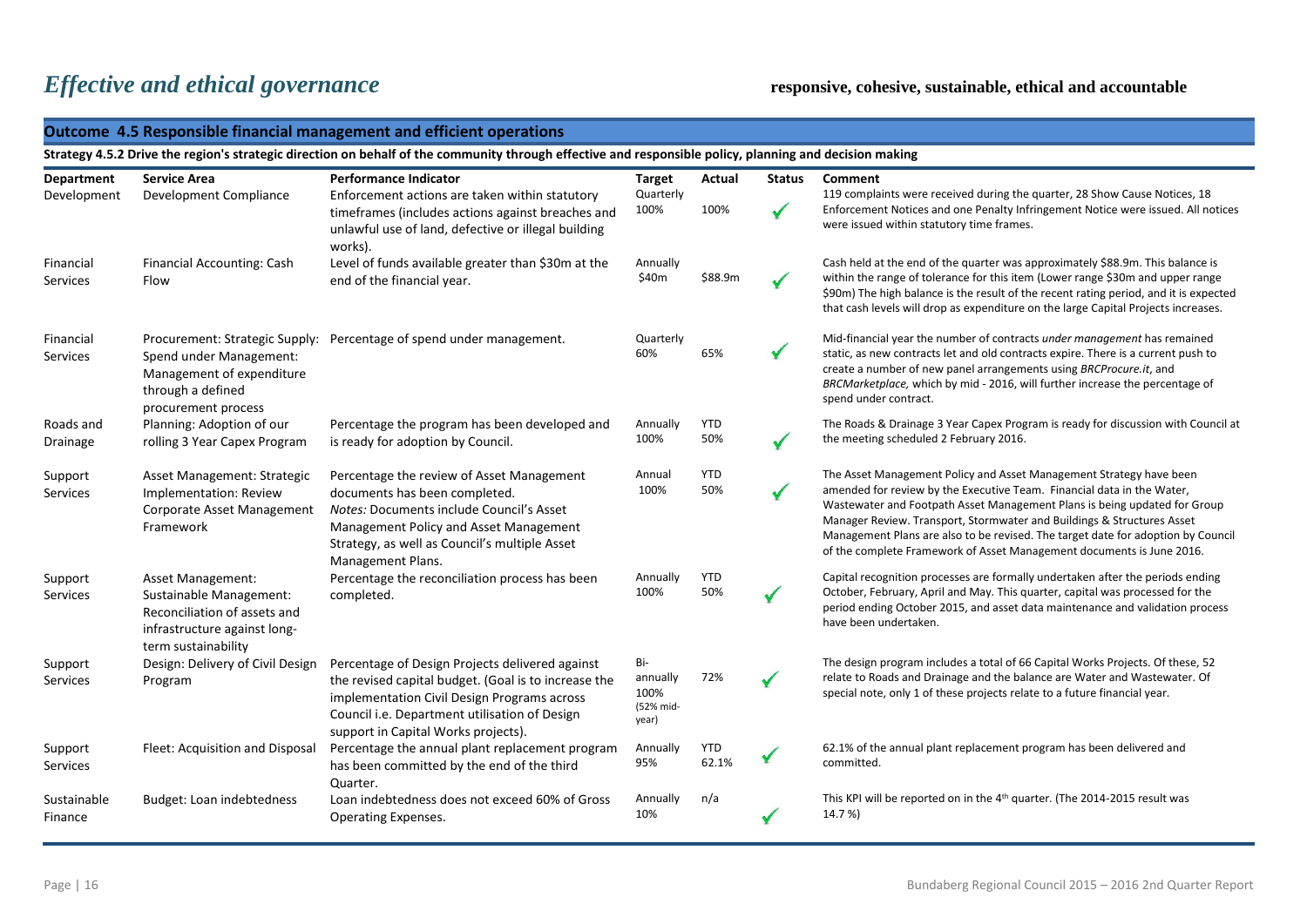|                              | <b>Outcome 4.5 Responsible financial management and efficient operations</b>                                                        |                                                                                                                                                                                  |                                                     |                          |               |                                                                                                                                                                                                                                                                                                                                                                                                                                                                                                                                  |  |  |  |
|------------------------------|-------------------------------------------------------------------------------------------------------------------------------------|----------------------------------------------------------------------------------------------------------------------------------------------------------------------------------|-----------------------------------------------------|--------------------------|---------------|----------------------------------------------------------------------------------------------------------------------------------------------------------------------------------------------------------------------------------------------------------------------------------------------------------------------------------------------------------------------------------------------------------------------------------------------------------------------------------------------------------------------------------|--|--|--|
|                              |                                                                                                                                     | Strategy 4.5.3 Apply effective knowledge management practices in our service delivery to our community                                                                           |                                                     |                          |               |                                                                                                                                                                                                                                                                                                                                                                                                                                                                                                                                  |  |  |  |
| Department                   | <b>Service Area</b>                                                                                                                 | <b>Performance Indicator</b>                                                                                                                                                     | <b>Target</b>                                       | Actual                   | <b>Status</b> | Comment                                                                                                                                                                                                                                                                                                                                                                                                                                                                                                                          |  |  |  |
| Financial<br>Services        | <b>Accounts Payable: Creditor</b><br>Invoices: Process all creditor<br>invoices, credit notes &<br>payments within payment<br>terms | Number of payments outside of terms.                                                                                                                                             | Quarterly<br>< 90                                   | 50                       | $\checkmark$  | Processes are in place to follow up Council staff for the return of Invoices for<br>payment within set payment terms of 30 days from the end of the month. Invoices<br>paid short figures each quarter are dependent on the prompt return of these<br>invoices. This quarter is slightly elevated from last quarter due to the December<br>month only allowing 3 weeks in which to achieve this aim. Creditor's Monthly<br>statements are closely monitored to ensure invoices over 60 days are promptly<br>actioned and paid.   |  |  |  |
| Financial<br>Services        | Audits                                                                                                                              | Prepare unaudited Annual Financial Statements<br>in accordance with the applicable accounting<br>standards and forward to the external auditors<br>within legislative timeframe. | Annually<br>100% by<br>the end of<br>2nd<br>Quarter | 100%                     |               | The audit of Council's Financial Statements for the year ending 30 June 2015 were<br>signed off by the Queensland Audit Office in October, and an unmodified opinion<br>was given. No significant audit issues were identified. Planning for the audit in the<br>2015 - 2016 year has commenced with the interim audit scheduled for April 2016.                                                                                                                                                                                 |  |  |  |
| Financial<br><b>Services</b> | Financial Assets: Overall<br>Condition                                                                                              | Percentage of assets in a satisfactory or higher<br>condition (index less than 7). Excludes asset to<br>be decommissioned.                                                       | Annually<br>>98%                                    | 96%                      | X             | A review of all assets in very poor condition is currently in progress. This annual<br>review will determine the appropriate action to correct this KPI, which may include<br>adding the asset to the decommissioning plan, adjusting service levels and<br>condition assessments, or adding renewals to future capital works plan for budget<br>deliberations.                                                                                                                                                                  |  |  |  |
| Financial<br>Services        | Investments                                                                                                                         | Minimum return on investments is 1%<br>(Percentage is calculated above the target cash<br>rate).                                                                                 | Annually<br>> 0.5%                                  | This<br>quarter<br>0.87% |               | Banks have been continuing to offer reduced interest rates due to the current<br>economic conditions and the banking rules related to liquidity. However, after the<br>RBA decided to hold interest rates in December, and with a more positive outlook,<br>term deposit rates have started to increase and stabilise. Earlier in the quarter,<br>Queensland Treasury Corporation (QTC) was offering rates comparable to the<br>banks. Therefore, more funds have been held with them, in their Capital<br>Guaranteed Cash Fund. |  |  |  |
| Financial<br><b>Services</b> | Taxation: Compliance with<br><b>Taxation legislation</b>                                                                            | Percentage taxation requirements have been<br>completed (includes GST, BAS & Payroll).                                                                                           | Annually<br>100%                                    | 50%                      | $\checkmark$  | All taxation requirements are currently being met for this stage of the year with<br>normal monthly BAS and Payroll Tax returns being submitted. Work has<br>commenced on the preparation of the Annual Fringe Benefits Tax return.                                                                                                                                                                                                                                                                                              |  |  |  |
| Information<br>Systems       | Projects                                                                                                                            | Percentage of projects on schedule and on<br>budget.                                                                                                                             | Annually<br>100%                                    | <b>YTD</b><br>53%        | $\checkmark$  | A number of projects have been closed during the period, including Safer<br>Bundaberg CCTV, a number of infrastructure projects and progressive delivery<br>towards Core Systems replacement and mobility.                                                                                                                                                                                                                                                                                                                       |  |  |  |
| Information<br>Systems       | <b>Efficient Operations: Systems</b><br>Availability                                                                                | Percentage Information and Technology systems<br>are available (availability indicates there is no<br>interruption to business operations).                                      | Quarterly<br>98%                                    | 98%                      | ✔             | Target for availability was met this quarter. This figure includes downtime for both<br>unscheduled and scheduled maintenance/issues. A target of 98% represents a<br>possible monthly downtime of IT services of 14hrs 36mins. This figure is calculated<br>through a monitoring service of 1000's of sensors, which maintain statistics and<br>metrics against Council's business applications, IT services, IT infrastructure and<br>networks. It is expected that the figure will trend below target over the coming         |  |  |  |

quarter as further work is undertaken in planned outages to finalise transformation

work on improving Council IT systems and services.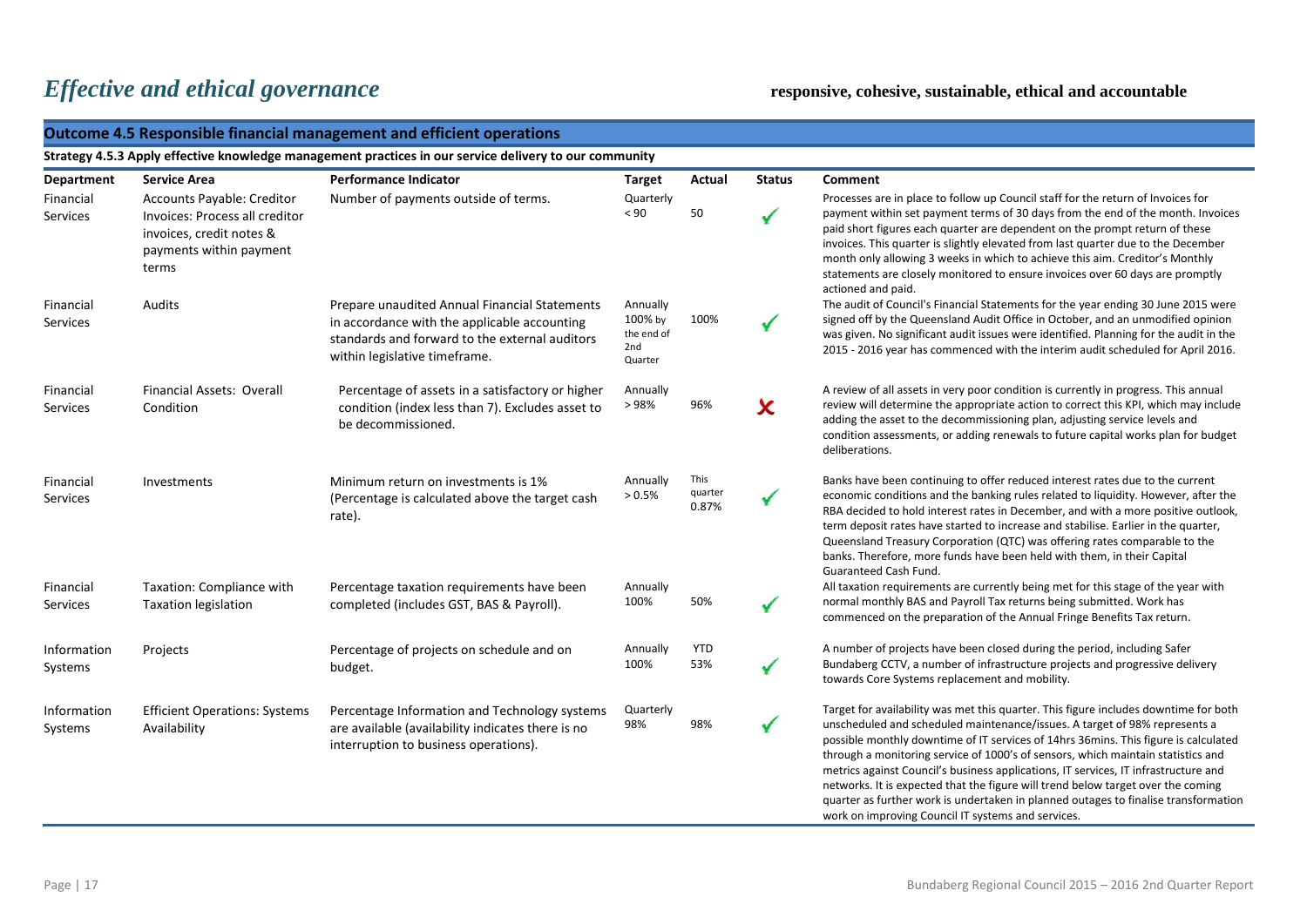Workplace Health and Safety: Hazard Inspections: Timeliness of hazard inspections

87% The outstanding (9) 13% of inspections not completed were the result of the pre-<br>Christmas and Nou York priorities and staff being on loove. It is

February.

Christmas and New Year period work priorities and staff being on leave. It is anticipated that the outstanding inspections will be completed by end of January -

|                                                                                                                                                  |                                                                                            | Outcome 4.6 A common sense approach to planning, coordination and consultation                                                                  |                            |               |               |                                                                                                                                                                                                   |  |  |
|--------------------------------------------------------------------------------------------------------------------------------------------------|--------------------------------------------------------------------------------------------|-------------------------------------------------------------------------------------------------------------------------------------------------|----------------------------|---------------|---------------|---------------------------------------------------------------------------------------------------------------------------------------------------------------------------------------------------|--|--|
| Strategy 4.6.2 Provide strong governance and leadership that includes open, timely and transparent communication and responsible decision making |                                                                                            |                                                                                                                                                 |                            |               |               |                                                                                                                                                                                                   |  |  |
| Department                                                                                                                                       | <b>Service Area</b>                                                                        | <b>Performance Indicator</b>                                                                                                                    | Target                     | Actual        | <b>Status</b> | <b>Comment</b>                                                                                                                                                                                    |  |  |
| Financial<br>Services                                                                                                                            | Revenue: Rates                                                                             | Outstanding Rates as a percentage of rates<br>levied                                                                                            | Bi-<br>annually<br>$<$ 5%  | 4.15%         | $\checkmark$  | Rates debt owing before Half-Yearly Rates Billing on 31 July 2015 was \$5,780,977<br>which is 4.15% of levy of \$139,245,911. Last year was \$7,164,400, which was 5.5%<br>of levy \$130,356,254. |  |  |
| Internal<br>Ombudsman                                                                                                                            | Risk Management                                                                            | Percentage of open risk compared to total risk<br>each quarter (the number of open risks<br>compared to closed risks, shown as a<br>percentage) | Quarterly<br>< 10%         | 4.40%         |               | A total of 1183 risks have been identified across Council. 1,131 have been closed.<br>52 risks remain open this quarter, equating to 4.4%.                                                        |  |  |
| Regulatory<br>Services                                                                                                                           | <b>Regulated Parking: Debt</b><br>Recovery: SPER                                           | Number of parking infringement notices<br>forwarded to SPER for debt recovery (SPER -<br>Penalties Enforcement Agency).                         | Quarterly<br>Trend         | 348           | $\rightarrow$ | 348 infringements were referred to the State Penalties Enforcement Registry (SPER)<br>during the $2^{nd}$ quarter.                                                                                |  |  |
|                                                                                                                                                  |                                                                                            | Outcome 4.7 A valued workforce committed to the region delivering quality services                                                              |                            |               |               |                                                                                                                                                                                                   |  |  |
|                                                                                                                                                  |                                                                                            | Strategy 4.7.2 Facilitate the development and maintenance of a workforce that embraces innovation and improved service delivery                 |                            |               |               |                                                                                                                                                                                                   |  |  |
| Department<br>People &<br>Culture                                                                                                                | <b>Service Area</b><br>Human Resources: Training<br>and Development: Staff<br>satisfaction | <b>Performance Indicator</b><br>Percentage of staff satisfaction with training.                                                                 | Target<br>Quarterly<br>80% | Actual<br>91% | <b>Status</b> | Comment<br>68 employees participated in mandatory staff training with an average satisfaction<br>rating of 91%.                                                                                   |  |  |

Percentage of inspections carried out on time. Quarterly

People & **Culture**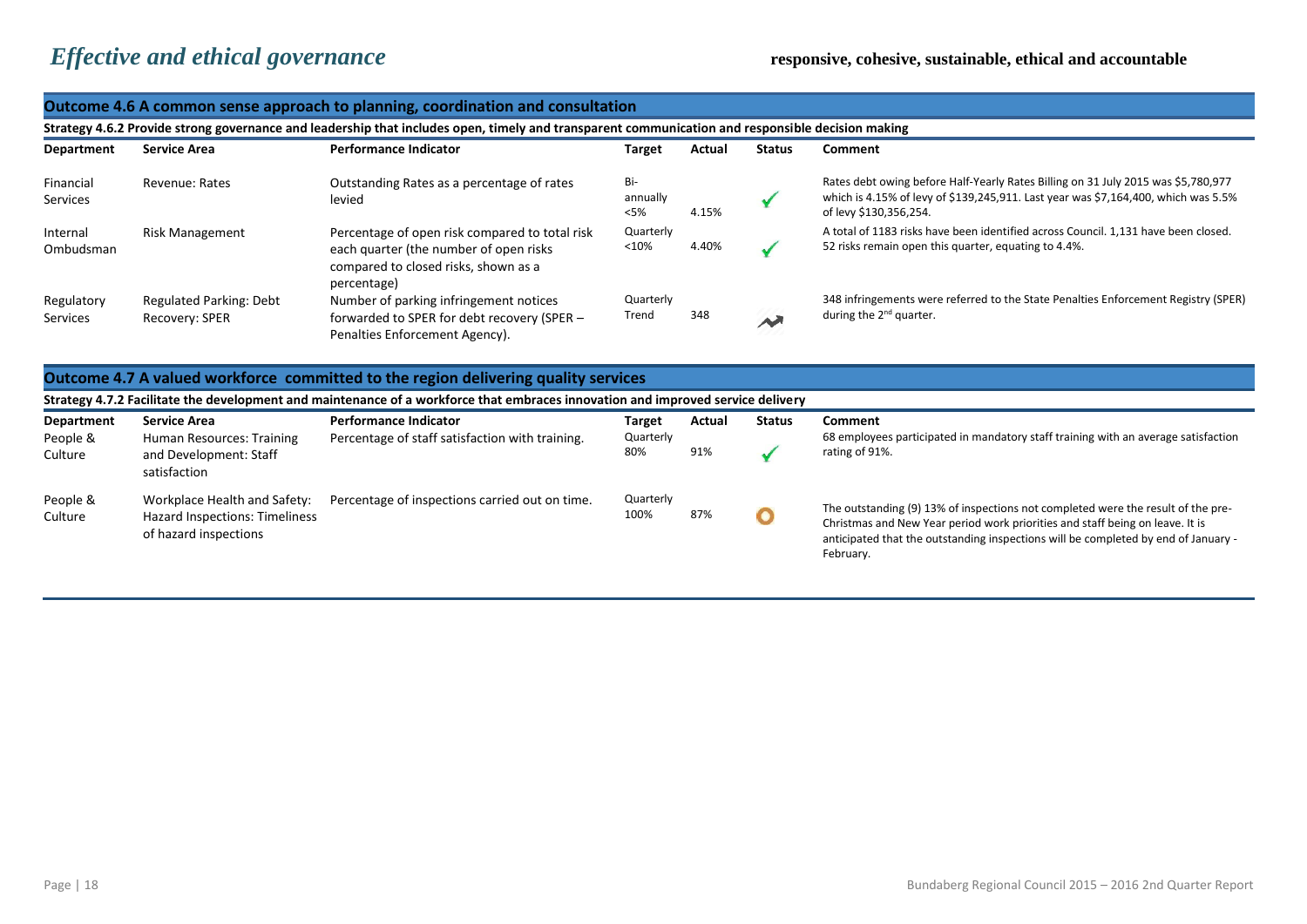|                       | <b>Outcome 4.7 A valued workforce committed to the region delivering quality services</b>            |                                                                                                                                                                                       |                      |                                 |               |                                                                                                                                                                                                                                                                                                                                                              |  |  |  |
|-----------------------|------------------------------------------------------------------------------------------------------|---------------------------------------------------------------------------------------------------------------------------------------------------------------------------------------|----------------------|---------------------------------|---------------|--------------------------------------------------------------------------------------------------------------------------------------------------------------------------------------------------------------------------------------------------------------------------------------------------------------------------------------------------------------|--|--|--|
|                       |                                                                                                      | Strategy 4.7.3 Ensure our workforce is adequately trained, developed and supported to competently manage themselves and their work                                                    |                      |                                 |               |                                                                                                                                                                                                                                                                                                                                                              |  |  |  |
| Department            | <b>Service Area</b>                                                                                  | <b>Performance Indicator</b>                                                                                                                                                          | <b>Target</b>        | Actual                          | <b>Status</b> | <b>Comment</b>                                                                                                                                                                                                                                                                                                                                               |  |  |  |
| Internal<br>Ombudsman | Governance: Organisational<br><b>Governance Awareness</b>                                            | Percentage of staff trained in Governance<br>Compliance and Information Privacy processes<br>and procedures i.e. Right To Information (RTI)<br>and Information Privacy (IP) training. | Annually<br>90%      | 96%                             |               | 545 of 563 eligible employees have completed Right to Information and<br>Information Privacy training.                                                                                                                                                                                                                                                       |  |  |  |
| People &<br>Culture   | Workplace Health and Safety:<br>Lost Time Injury Frequency<br>Rate: Industry standard<br>measurement | Number of injuries per number of hours worked<br>(all employees across whole organisation).                                                                                           | Annually<br>< 17.9   | 11.1%<br><b>This</b><br>quarter |               | The number of injuries lodged (17) per number of hours worked (377845) was<br>slightly less than last quarter. Although the percentage has improved and the<br>figure is now within target, it is still in excess of what we would like to achieve.                                                                                                          |  |  |  |
| People &<br>Culture   | Workplace Health and Safety:<br>Days Lost                                                            | Number of days leave taken as a result of injury.                                                                                                                                     | Annually<br>< 588    | <b>YTD</b><br>199               |               | The number of claims lodged has stabilised over the past 12 months. The number<br>of lost time injury claims has decreased significantly, and the number of days lost as<br>a result of injury has also significantly decreased this quarter (53 this quarter).                                                                                              |  |  |  |
| People &<br>Culture   | Workplace Health and Safety:<br>Lost Time Injuries                                                   | Number of people injured requiring leave of<br>duties.                                                                                                                                | Annually<br>$24$     | <b>YTD</b><br>13                |               | The number of staff requiring time off work following an injury has decreased<br>significantly over the past 12 months with a significant decrease occurring this<br>quarter (5 occurred this quarter). Council has introduced preferred medical<br>providers so that staff can be seen on the day of injury and an early return to work<br>can be achieved. |  |  |  |
| People &<br>Culture   | Workplace Health and Safety:<br>Notifiable incidents                                                 | Number of notifiable incidents.                                                                                                                                                       | Annually<br>$\leq 4$ | <b>YTD</b><br>2                 |               | 2 notifiable incident were reported during the 2nd quarter: a muscle strain whilst<br>cleaning a waterfall exhibit at the Alexandra Park Zoo, and a Traffic Accident at<br>Bundaberg Lowmead Road.                                                                                                                                                           |  |  |  |
| People &<br>Culture   | Workplace Health and Safety:<br><b>Training and Development</b>                                      | Percentage attendance to mandatory WHS<br>training.                                                                                                                                   | Annually<br>98%      | 77%<br>This<br>quarter          |               | 50 Safety Training course/sessions were completed during the 2 <sup>nd</sup> quarter with 466<br>staff attending out of the 598 that were scheduled to attend. Low attendance was<br>attributed to staff illness, leave and work scheduling, resulting in a 77% attendance<br>rate.                                                                          |  |  |  |